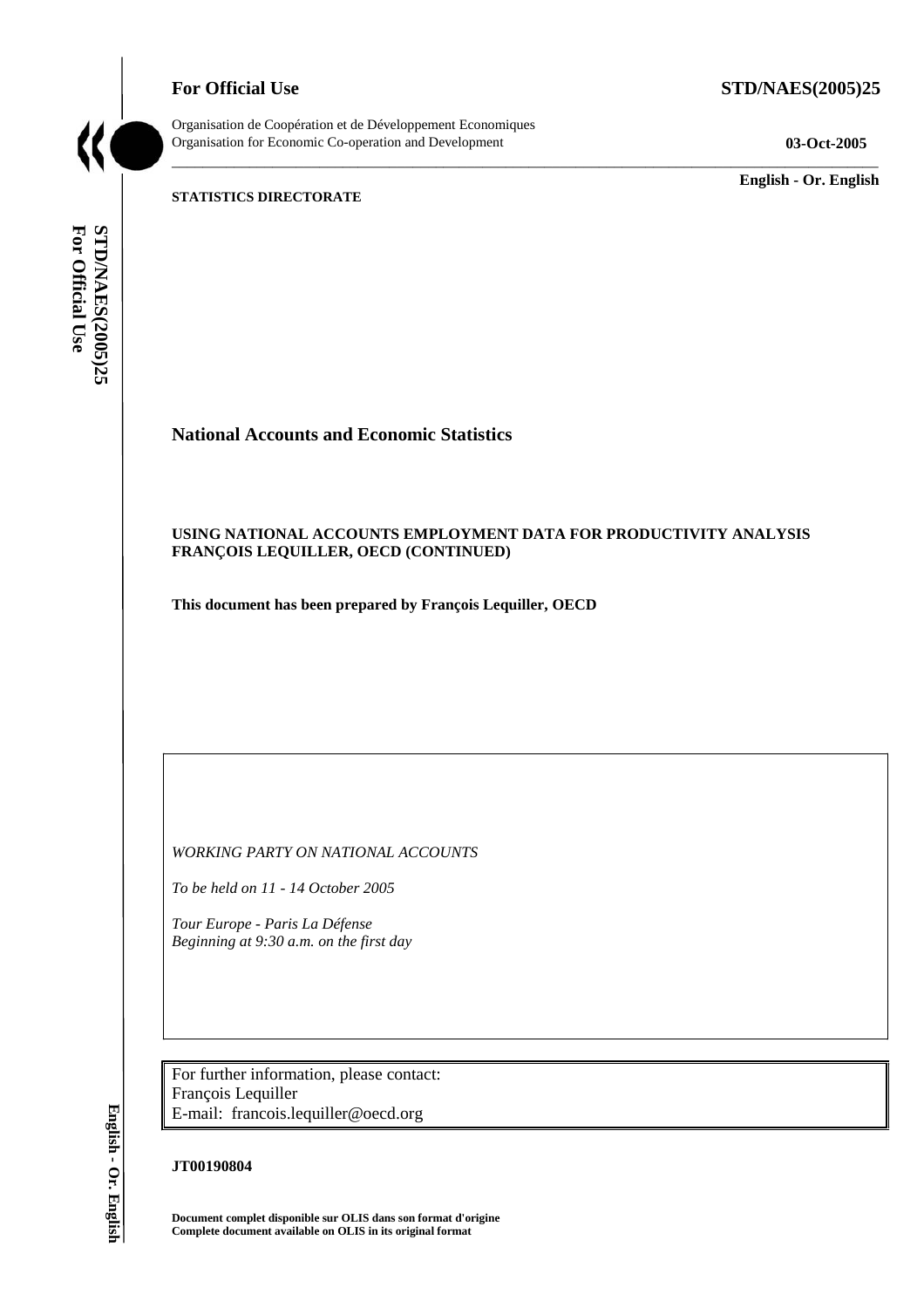# **USING NATIONAL ACCOUNTS EMPLOYMENT DATA FOR PRODUCTIVITY ANALYSIS FRANÇOIS LEQUILLER, OECD (CONTINUED)**

This paper is submitted to the OECD Working Party on National Accounts (WPNA) for decision. It comes one year after the paper "Using national accounts data for productivity analysis" presented at the 2004 WPNA Its objective is to continue promoting the use of national accounts adjusted employment data in order to improve the comparability of the statistical measure of the *level* of labour productivity between OECD countries. The paper recalls the recommendations made last year and describes the progress made since 2004 on each of the recommendations.

The recent OECD Committee on Statistics (June 2005), which gathers heads on national statistical offices, has strongly supported the view that the OECD should analyse the international comparability of labour input data used for productivity analysis. The background is the OECD database on productivity levels which shows for a given year the decomposition of GDP per capita into various components, including labour productivity (GDP per hour worked), expressed as a percentage of US levels (http://www.oecd.org/dataoecd/30/40/29867116.xls). Table 1 illustrates the latest update of this database using data for 2004.

#### **I. Recommendations of the 2004 paper**

The paper "Using national accounts data for productivity analysis" presented at the 2004 WPNA contained 5 main recommendations:

- Use national accounts sources for the denominator of measure of labour productivity, expressed as GDP per hour worked, in order to ensure consistency with the numerator. This needs transmission by OECD member countries of **total hours worked** in the framework of national accounts.
- − Compile and transmit to OECD data allowing the calculation of productivity of the "**business sector**".
- − Compile and transmit to OECD data on employment in terms of **persons**.
- Amend **SNA chapter 17** to give room to indicators in terms of persons.
- − Quantify and explain **differences** between labour force statistics and national accounts data on employment and hours worked.

The present paper discusses progress made on each of these issues.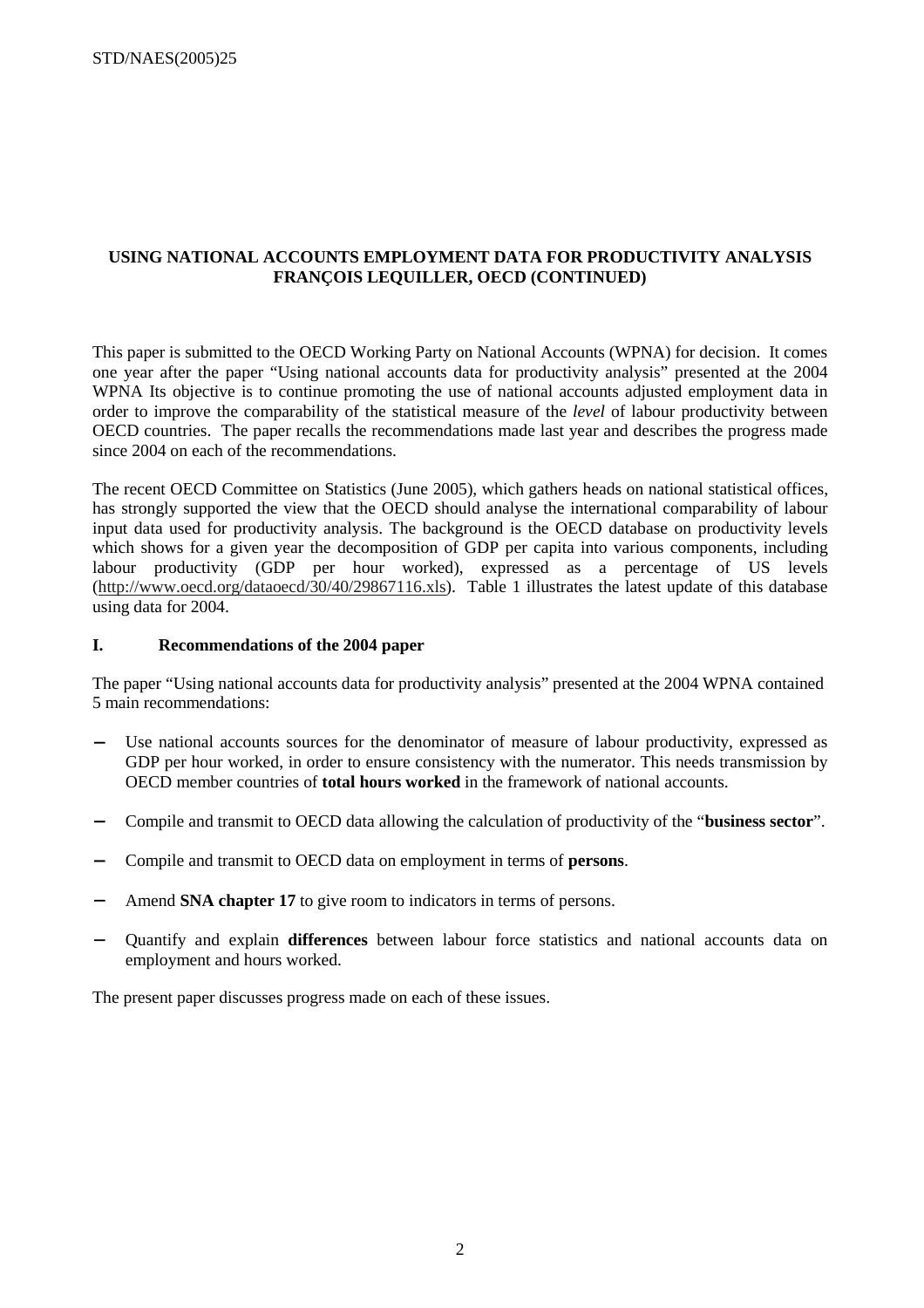|                             | GDP per hour    |
|-----------------------------|-----------------|
|                             | worked, USA=100 |
|                             |                 |
|                             | (8)             |
| Australia <sup>4</sup>      | 75              |
| Austria                     | 83              |
| Belgium                     | 110             |
| Canada                      | 76              |
| Czech Republic              | 45              |
| Denmark                     | 88              |
| Finland                     | 85              |
| France                      | 103             |
| Germany                     | 91              |
| Greece                      | 62              |
| Hungary                     | 46              |
| Iceland                     | 73              |
| Ireland                     | 102             |
| Italy                       | 78              |
| Japan                       | 70              |
| Korea                       | 40              |
| Luxembourg                  | 121             |
| Mexico                      | 29              |
| Netherlands                 | 95              |
| New Zealand <sup>4</sup>    | 57              |
| Norway                      | 122             |
| Poland                      | 38              |
| Portugal                    | 52              |
| Slovak Republic             | 47              |
| Spain                       | 79              |
| Sweden                      | 86              |
| Switzerland                 | 79              |
| Turkey                      | 28              |
| <b>United Kingdom</b>       | 86              |
| <b>United States</b>        | 100             |
|                             |                 |
| <b>OECD</b>                 | 75              |
| G7                          | 89              |
| North America               | 83              |
| $OECD$ -Europe <sup>5</sup> | 80              |
| $EU-196$                    | 80              |
| Euro-zone <sup>7</sup>      | 87              |

# TABLE 1 EXTRACT OF OECD DATABASE ON PRODUCTIVITY LEVELS Year 2004, September 2005 update

(4) GDP estimates for Australia and New Zealand refer to fiscal years.

(5) Excluding Turkey

(6) All EU members that are also OECD member countries.

(7) Austria, Belgium, Finland, France, Germany, Greece, Ireland, Italy, Luxembourg, Netherlands, Portugal, Spain.

Source: OECD estimates, September 2005.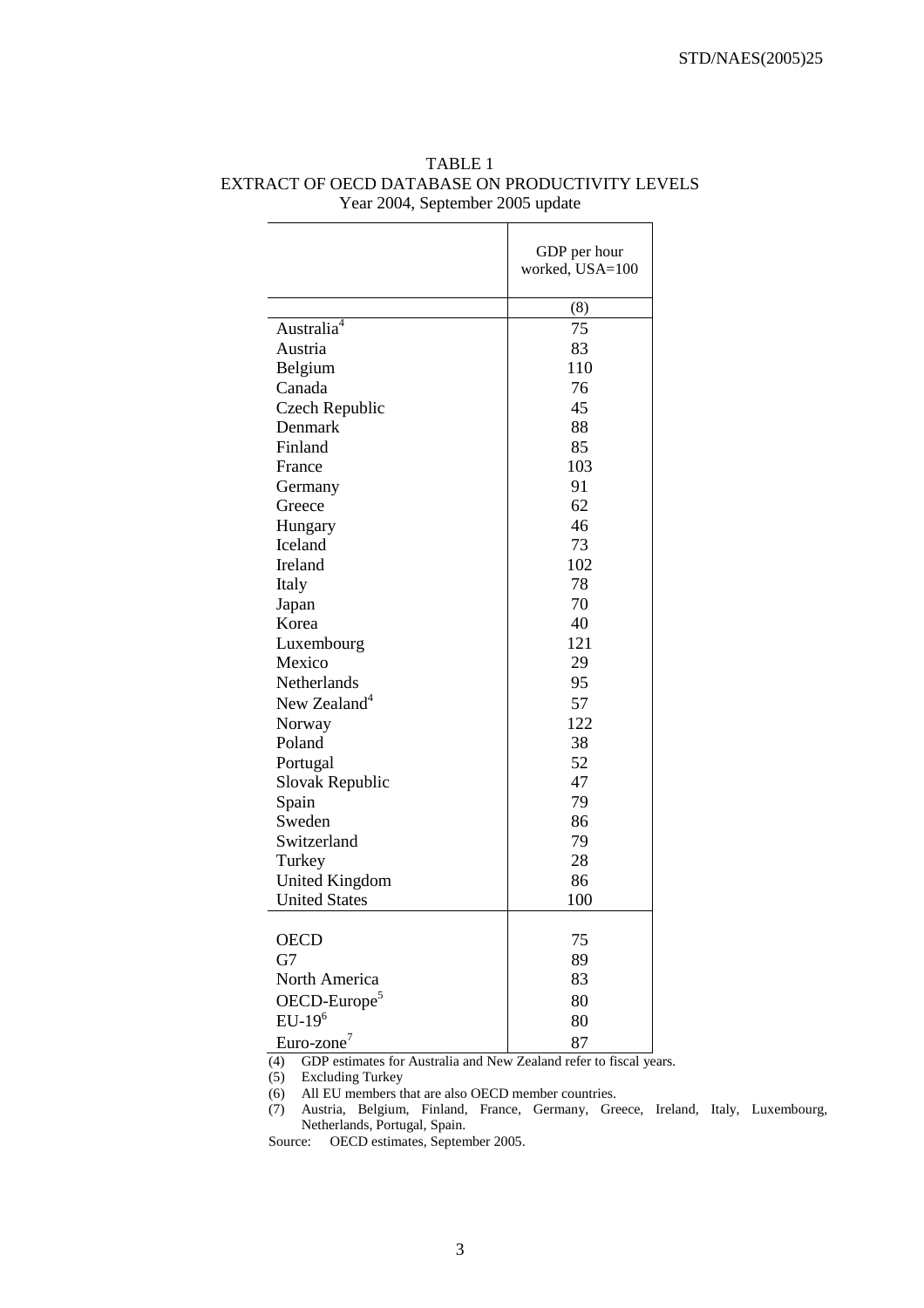#### **II. Total hours worked**

The objective of the OECD is to use entirely national accounts sources to obtain productivity figures. This needs the transmission by countries of total hours worked. Table 2 shows the progress made between 2004 and 2005 in the transmission of total hours worked in the framework of the OECD/Eurostat questionnaire on national accounts (Table 0303). In particular, we thank the following countries: Austria, Czech Republic, France, Italy, Netherlands, Slovak Republic, Spain, Switzerland, USA (all in bold below) who have transmitted new data for total hours worked. These data will be progressively used by the compilers of the OECD productivity database. However, the table shows that many other countries (Australia, Belgium, Iceland, Ireland, Japan, Luxembourg, Mexico, New Zealand, Poland, Portugal, Turkey, UK) still do not transmit data on total hours worked. This situation compels the OECD to continue to use an estimation based on the multiplication of employment from national accounts with a figure for average hours worked extracted from annual labour force statistics. This may lead to non optimal data.

|                        | Availability in | Availability in |
|------------------------|-----------------|-----------------|
| <b>Year 2002</b>       | September 2004  | September 2005  |
| Australia              |                 |                 |
| <b>Austria</b>         |                 | 6759            |
| Belgium                | $\ast$          | $\ast$          |
| Canada                 | 27882           | 27230           |
| <b>Czech Republic</b>  |                 | 9462            |
| Denmark                | 3597            | 4326            |
| Finland                | 4075            | 4076            |
| <b>France</b>          |                 | 38262           |
| Germany                | 55791           | 56322           |
| Greece                 | 8192            | 8192            |
| Hungary                | 7287            | 7212            |
| Iceland                |                 |                 |
| Ireland                |                 |                 |
| <b>Italy</b>           |                 | 43877           |
| Japan                  | $\ast$          | $\ast$          |
| Korea                  | 54605           | 54605           |
| Luxembourg             |                 |                 |
| Mexico                 |                 |                 |
| <b>Netherlands</b>     |                 | 11723           |
| New Zealand            | $\ast$          | $\ast$          |
| Norway                 | 3145 (2001)     | 3111            |
| Poland                 | $\ast$          | $\ast$          |
| Portugal               |                 |                 |
| <b>Slovak Republic</b> |                 | 3501            |
| <b>Spain</b>           |                 | 28696           |
| Sweden                 | 6964 (2001)     | 6875            |
| <b>Switzerland</b>     |                 | 6800            |
| Turkey                 |                 |                 |
| <b>United Kingdom</b>  |                 |                 |
| <b>USA</b> (BLS)       | $\ast$          | 250865          |

Table 2: Data for total hours worked in OECD national accounts database

\* total hours for employees only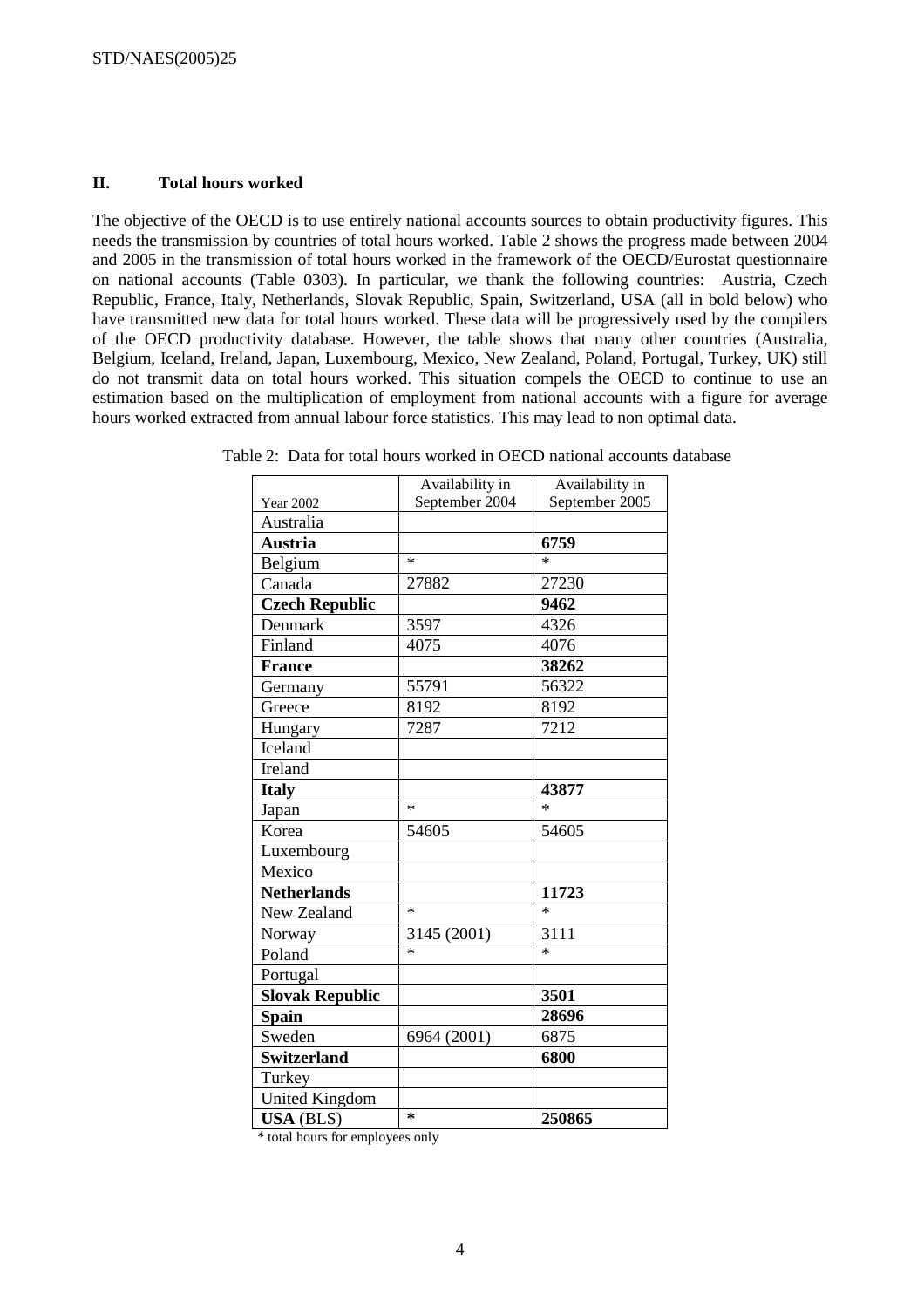**Recommendation 1:** Australia, Belgium, Iceland, Ireland, Japan, Luxembourg, Mexico, New Zealand, Poland, Portugal, Turkey, UK should compile and transmit to OECD total hours worked (employees *and*  self-employed) in the framework of national accounts.

#### **III. Business sector**

The 2004 paper stressed that, pending better international comparability of the measurement of the non market sector, it would be more prudent to focus on the labour productivity of the "business sector". The OECD has therefore requested from member countries a set of data on volume value added, employment and GFCF of the **business sector**. Table 3 below shows an extract of the result of this request. Sixteen countries have transmitted data, but among them only thirteen transmitted volume data (current price data is less useful in the context of productivity analysis). Fourteen countries have not transmitted any data.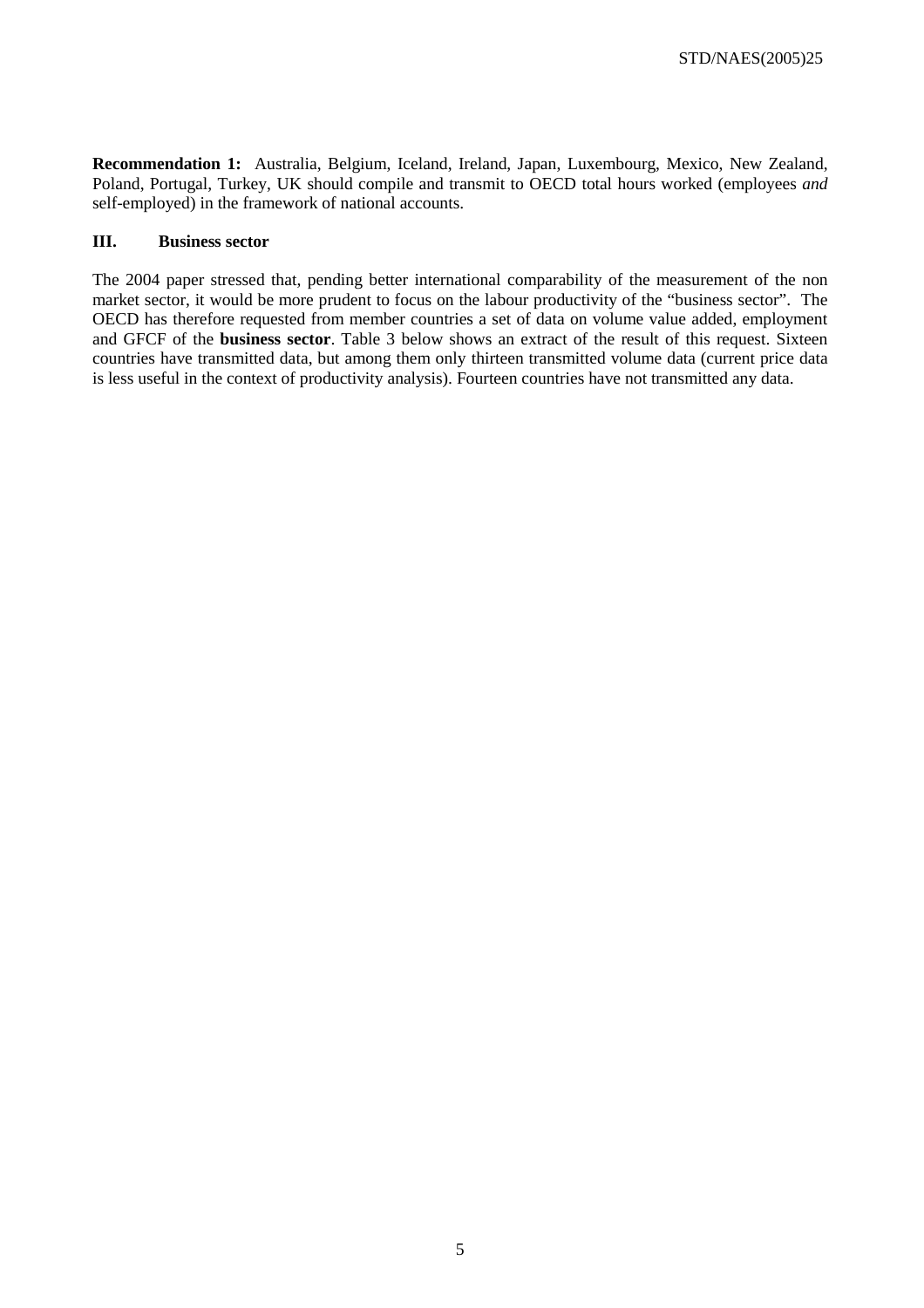|                      | Value added at<br>constant prices               | Employment                            | Data sent on        | Periods and comments                                                                                                                                       |
|----------------------|-------------------------------------------------|---------------------------------------|---------------------|------------------------------------------------------------------------------------------------------------------------------------------------------------|
| Australia            |                                                 |                                       |                     |                                                                                                                                                            |
| Austria              | $\checkmark$                                    | $\checkmark$ (jobs)                   | 09.05.05            | 80-03 (GVA, ETO)                                                                                                                                           |
| Belgium              | $\checkmark$                                    | $\checkmark$ (persons + hours)        | 22.04.05            | 95-03 (95-02 for HRS)<br>EEM only (ESE is only<br>available by number<br>of<br>persons)                                                                    |
| Canada               | $\checkmark$ (index number<br>+ current prices) | $\checkmark$ (jobs + hours<br>worked) | 28.07.05<br>(empl.) | 97-04 (ETO, EEM and ESE)<br>GVA (81-01)<br>file<br>sent<br>16.02.05                                                                                        |
| Czech Republic       | $\checkmark$                                    | $\checkmark$ (persons+ jobs)          | 25.04.05            | 95-03 (GVA), 95-02 (ETO)                                                                                                                                   |
| Denmark              |                                                 |                                       |                     |                                                                                                                                                            |
| Finland              | $\checkmark$                                    | $\checkmark$ (persons + hours)        | 07.04.05            | 75-03 (GVA, ETO)                                                                                                                                           |
| France               |                                                 |                                       |                     |                                                                                                                                                            |
| Germany              |                                                 |                                       | 27.05.05            | 91-04 (B1G.S13 at current<br>prices only)                                                                                                                  |
| Greece               |                                                 |                                       | 15.04.05            | 95-03 (current prices only)                                                                                                                                |
| Hungary              |                                                 |                                       |                     |                                                                                                                                                            |
| Iceland              |                                                 |                                       |                     |                                                                                                                                                            |
| Ireland              |                                                 |                                       |                     |                                                                                                                                                            |
| Italy                |                                                 |                                       |                     |                                                                                                                                                            |
| Japan                | $\checkmark$ (producers<br>prices)              | $\checkmark$ (jobs)                   | 25.04.05            | 80-02 (GVA, ETO)                                                                                                                                           |
| Korea                |                                                 |                                       |                     |                                                                                                                                                            |
| Luxembourg           |                                                 |                                       |                     |                                                                                                                                                            |
| Mexico               |                                                 |                                       |                     |                                                                                                                                                            |
| Netherlands          | ✓                                               | $\checkmark$ (hours worked)           | 22.04.05            | 95-03 (EEM in number of<br>hours, ESE<br>in<br>full-time<br>equivalent)                                                                                    |
| New Zealand          |                                                 |                                       |                     |                                                                                                                                                            |
| Norway               | $\checkmark$                                    | $\sqrt{\text{(persons + hours)}}$     | 04.05.05            | 80-02 (GVA, ETO)                                                                                                                                           |
| Poland               | $\checkmark$                                    | $\sqrt{\text{(persons)}}$             | 21.04.05            | 95-03 (GVA, EEM only)                                                                                                                                      |
| Portugal             | ✓                                               | $\checkmark$ (persons + jobs)         | 26.04.05            | 95-03 (GVA, ETO.PER) (95-<br>99 for ETO.JOB). Data on<br>FTE can be given. Historical<br>data (80-95) based on other<br>definitions have been sent<br>too. |
| Slovak Republic      |                                                 | (PER,<br>✓<br>JOB,<br>HRS)            | 22.04.05            | 95-03 (current prices, ETO)                                                                                                                                |
| Spain                |                                                 |                                       |                     |                                                                                                                                                            |
| Sweden               | $\checkmark$                                    | $\checkmark$ (persons, hours)         | 21.04.05            | 80-04 (GVA, ETO)                                                                                                                                           |
| Switzerland          | ✓                                               | $\checkmark$ (jobs)                   | 06.04.05            | 90-02<br>$(GVA)$ ,<br>92-02<br>(ETO.JOB)                                                                                                                   |
| Turkey               |                                                 |                                       |                     |                                                                                                                                                            |
| United Kingdom       |                                                 |                                       |                     |                                                                                                                                                            |
| <b>United States</b> | ✓<br>market<br>(at)<br>price)                   | $(jobs +$<br>hours<br>✓<br>worked)    | 23.06.05            | 80-03 (GVA, ETO)                                                                                                                                           |

| Table 3: Data for the business sector transmitted to OECD as of September 2005 |  |
|--------------------------------------------------------------------------------|--|
|--------------------------------------------------------------------------------|--|

Notes:

ETO: Total employment, EEM: Employees, ESE: self-employed

PER: persons, JOB: jobs, HRS: hours worked, FTE: Full-time equivalent.

GVA: Gross value added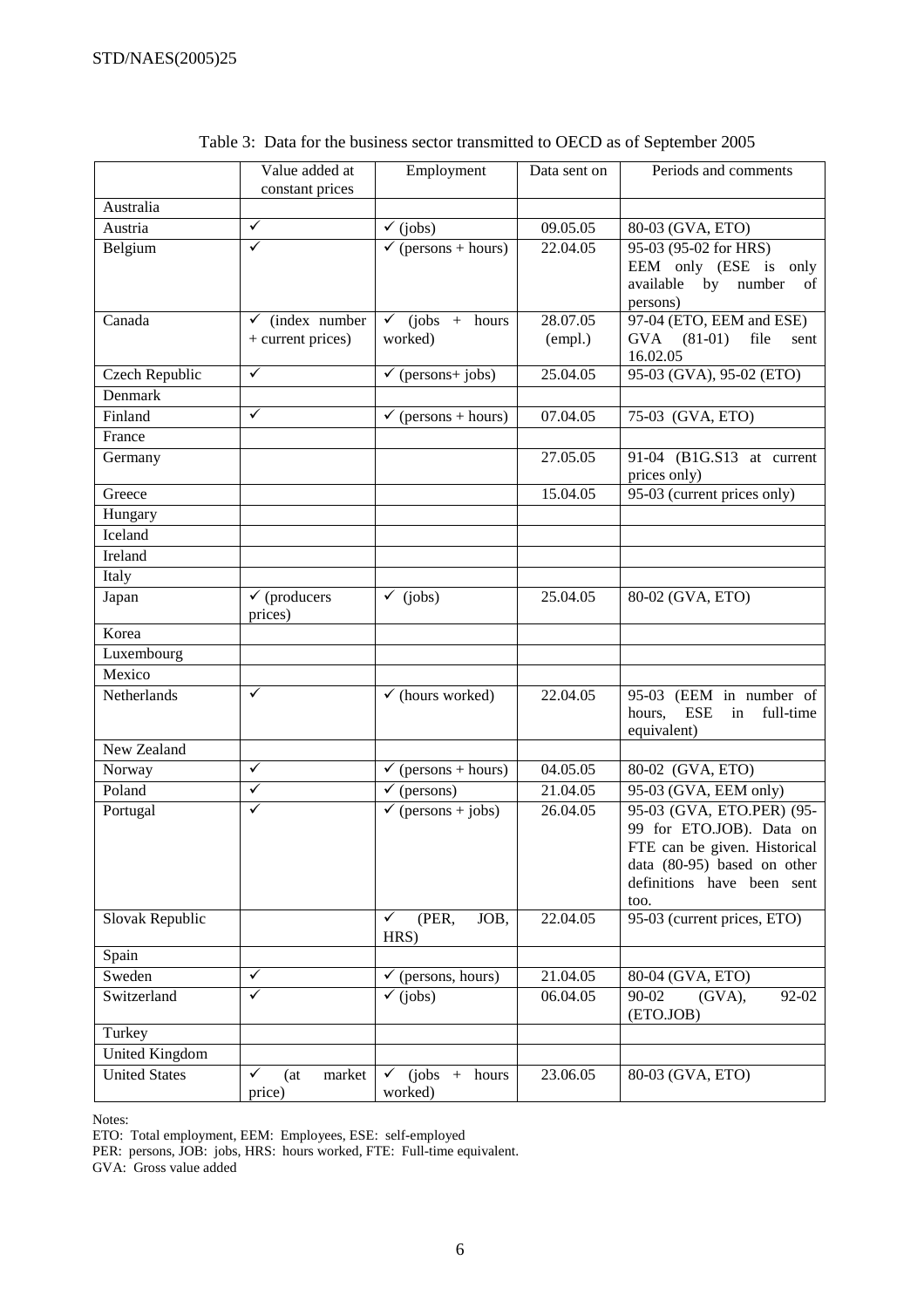The Economics Department of the OECD remains very committed to analyse international differences in the productivity of the **business sector**. In this context, the OECD wishes to continue to collect this data and urges countries that have not yet responded to do it. Several countries responded that they could not respond in 2005 because of heavy work load but that they could envisage responding in 2006. We will therefore launch a second round of data collection of business sector data in the spring of 2006, with the aim of obtaining better coverage.

**Recommendation 2:** Australia, France, Germany, Greece, Hungary, Iceland, Ireland, Italy, Korea, Luxembourg, Mexico, New Zealand, Slovak Republic, Spain, Turkey, UK are requested to envisage estimating volume value added, employment and GFCF of the **business sector**.

## **IV. Persons**

Recommendations 3 and 4 of previous year's paper proposed to promote the use of data on persons by, first, amending SNA's Chapter 17 to introduce the concept of persons in the framework of the national accounts, and, second, request OECD countries that transmit data on jobs to also transmit data on persons.

The ISWGNA has accepted a clarification of the SNA regarding the concept of persons in Chapter 17. It has nominated the OECD to draft this clarification. The intention of the OECD is simply to use the existing paragraphs of the ESA. This simple clarification will be presented to the ISWGNA/AEG during its February 2006 meeting.

Regarding the availability of data in terms of persons, most countries already transmit data in terms of persons. Only 5 countries only transmit data in terms of jobs, as illustrated by Table 4. We are grateful to the USA (in bold) who is now transmitting data on persons in addition to data on jobs.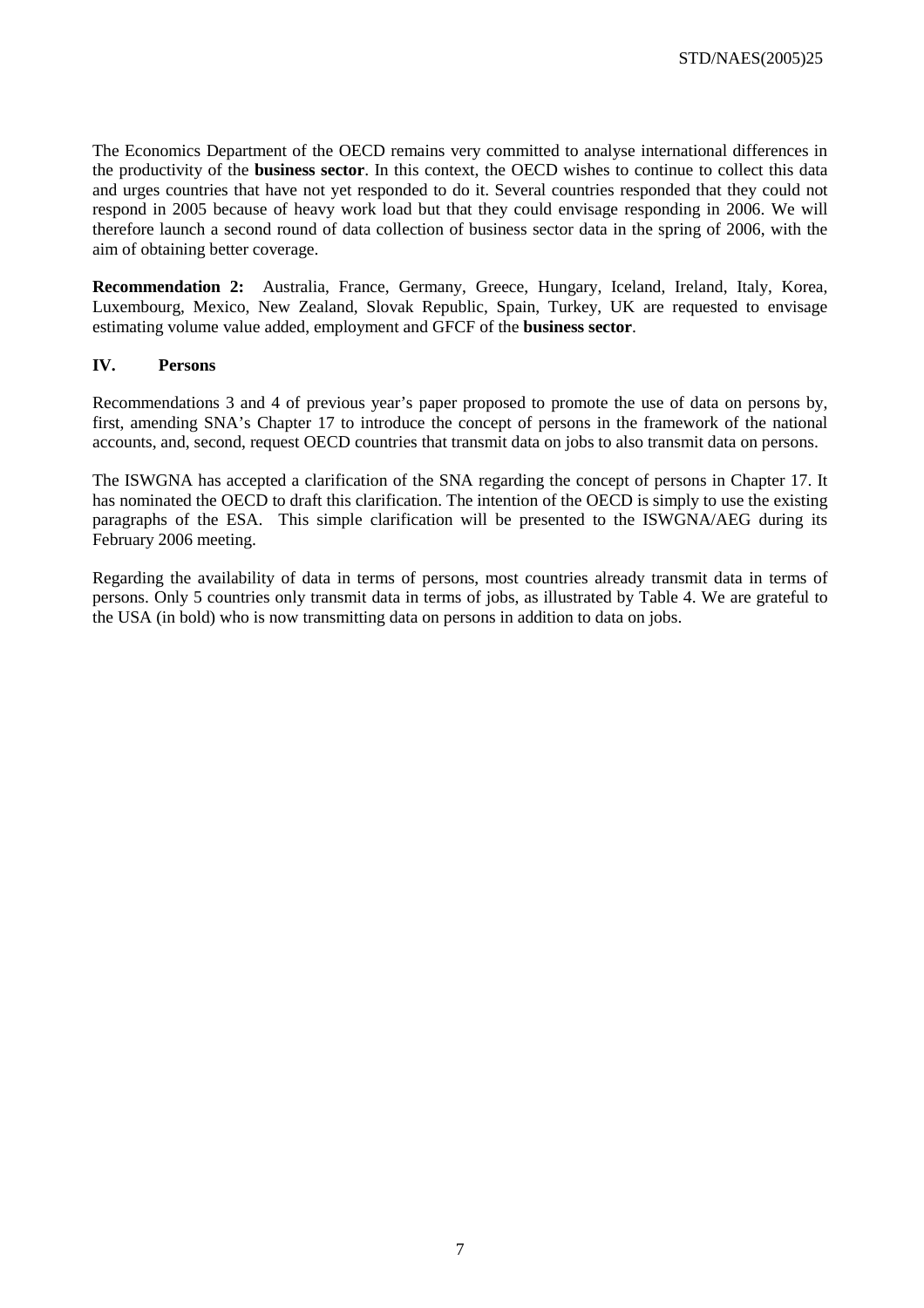| Year 2002, except<br>when signalled | Availability in<br>September 2004 | Availability in<br>September 2005 |  |
|-------------------------------------|-----------------------------------|-----------------------------------|--|
| Australia                           | Persons                           | Persons                           |  |
| Austria                             | Jobs                              | Jobs                              |  |
| Belgium                             | Persons                           | Persons                           |  |
| Canada                              | Jobs                              | Jobs                              |  |
| <b>Czech Republic</b>               | Persons                           | Persons                           |  |
| Denmark                             | Persons                           | Persons                           |  |
| Finland                             | Persons                           | Persons                           |  |
| France                              | Persons                           | Persons                           |  |
| Germany                             | Persons                           | Persons                           |  |
| Greece                              | Jobs                              | Jobs                              |  |
| Hungary                             | Persons                           | Persons                           |  |
| Iceland                             | Persons                           | Persons                           |  |
| Ireland                             | Persons                           | Persons                           |  |
| Italy                               | Persons                           | Persons                           |  |
| Japan                               | Jobs                              | Jobs                              |  |
| Korea                               | Persons                           | Persons                           |  |
| Luxembourg                          | Persons                           | Persons                           |  |
| Mexico                              | Persons                           | Persons                           |  |
| Netherlands                         | Persons                           | Persons                           |  |
| New Zealand                         | Persons                           | Persons                           |  |
| Norway                              | Persons                           | Persons                           |  |
| Poland                              | Persons                           | Persons                           |  |
| Portugal                            | Persons                           | Persons                           |  |
| Slovak Republic                     | Persons                           | Persons                           |  |
| Spain                               | Persons                           | Persons                           |  |
| Sweden                              | Persons                           | Persons                           |  |
| Switzerland                         | Persons                           | Persons                           |  |
| Turkey                              | Persons                           | Persons                           |  |
| <b>United Kingdom</b>               | Jobs                              | Jobs                              |  |
| <b>United States</b>                | <b>Jobs</b> only                  | <b>Jobs and Persons</b>           |  |

Table 4: Nature of data on employment

\* total hours for employees only

**Recommendation 3:** Countries (Austria, Canada, Greece, Japan, UK) that only transmit data on jobs should also transmit data in terms of persons.

#### **V. Comparisons between national accounts estimates and labour force estimates**

Last year's paper stressed that the increasing use of national accounts employment data for the sake of international comparisons of labour productivity will inevitably draw the attention to the difference between this set of data and the official labour force statistics. These differences should be explained to make the national accounts sources fully convincing. As a result the OECD disseminated a questionnaire quantifying and explaining differences between the main labour force statistics and the national accounts statistics. Following and agreement with Eurostat, the OECD fielded this questionnaire to non-European countries, while Eurostat had committed to cover European countries. Unfortunately Eurostat had not had the opportunity to organise this survey during 2005. Thus the present paper will be limited to responses by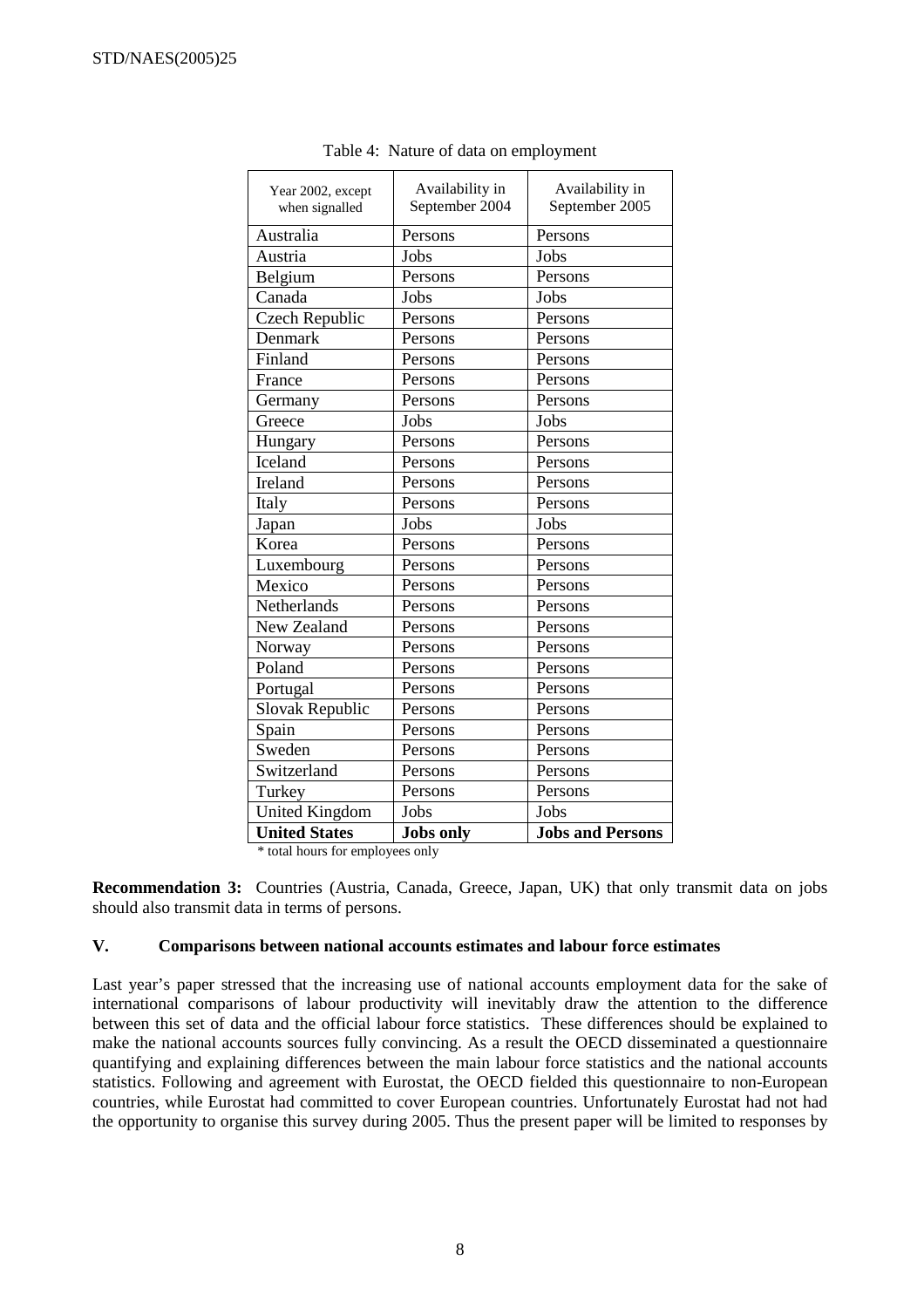the following OECD member countries: Australia, Canada, France<sup>1</sup>, Japan, Mexico (no quantification), New Zealand, USA (no quantification). Eurostat will organise the survey among European countries during 2005-2006.

The objective of the survey is to explain the difference between the main labour force data on employment and hours worked and the corresponding national accounts data. The survey includes two types of metadata: (1) textual information on the origin of the differences, (2) a bridge table for a recent year illustrating the differences quantitatively.

Due to the absence of coverage of European countries, the number of quantified responses are very limited in number. It is therefore difficult to derive solid conclusions. However, as shown in Table 6, some first elements of conclusion appear. Adjustments on employment numbers for the coverage of the population (military, territorial adjustments) are quantitatively quite limited (maximum 1%). Only few countries explicitly adjust their employment data for unobserved economy.

|                                                             | Australia  | Canada                                 | France                           | Japan                    | Mexico*                  | <b>New</b><br>Zealand | $USA*$                   |
|-------------------------------------------------------------|------------|----------------------------------------|----------------------------------|--------------------------|--------------------------|-----------------------|--------------------------|
| 1. Main source                                              | <b>LFS</b> | <b>LFS</b>                             | $Census +$<br>administr<br>ative | $Census +$<br><i>LFS</i> | Establishm<br>ent survey | <b>LFS</b>            | Establishm<br>ent survey |
| 2. Adjustments on employment                                |            |                                        |                                  |                          |                          |                       |                          |
| Of which military and<br>territorial                        | $+0.5\%$   | $+1\%$                                 | $-1\%$                           | $+0.9\%$                 |                          | $+0.4\%$              |                          |
| Of which unobserved<br>economy                              | $\theta$   | $\theta$                               | $+1.5%$                          | $\theta$                 |                          | $\theta$              |                          |
| Of which persons to<br>jobs                                 |            | $+5%$                                  |                                  | $+5%$                    |                          | $+4%$                 |                          |
| Of<br>other<br>which<br>adjustments                         |            | $-3.8%$                                |                                  |                          |                          |                       |                          |
| 3.<br>Adjustment<br>on<br>annual hours<br>average<br>worked | $\theta$   | $+1\%$<br><i>(employe</i><br>$\ell(s)$ | $-1\%$                           |                          |                          | 0%                    |                          |

Table 6. Elements on differences between labour force statistics and national accounts.

\* Mexico and the USA did not fill the quantified bridge table.

Further conclusions will be reached when more responses will be obtained. The paper contains in annex the responses of the respondent countries.

**Recommendation 4**: European countries will receive the questionnaire during 2005-2006 from Eurostat. They are requested to respond as best as possible so that users have full clarity on the origin of the differences between national accounts data and labour force statistics.

<sup>|&</sup>lt;br>|<br>| France had accepted to participate in the pilot test.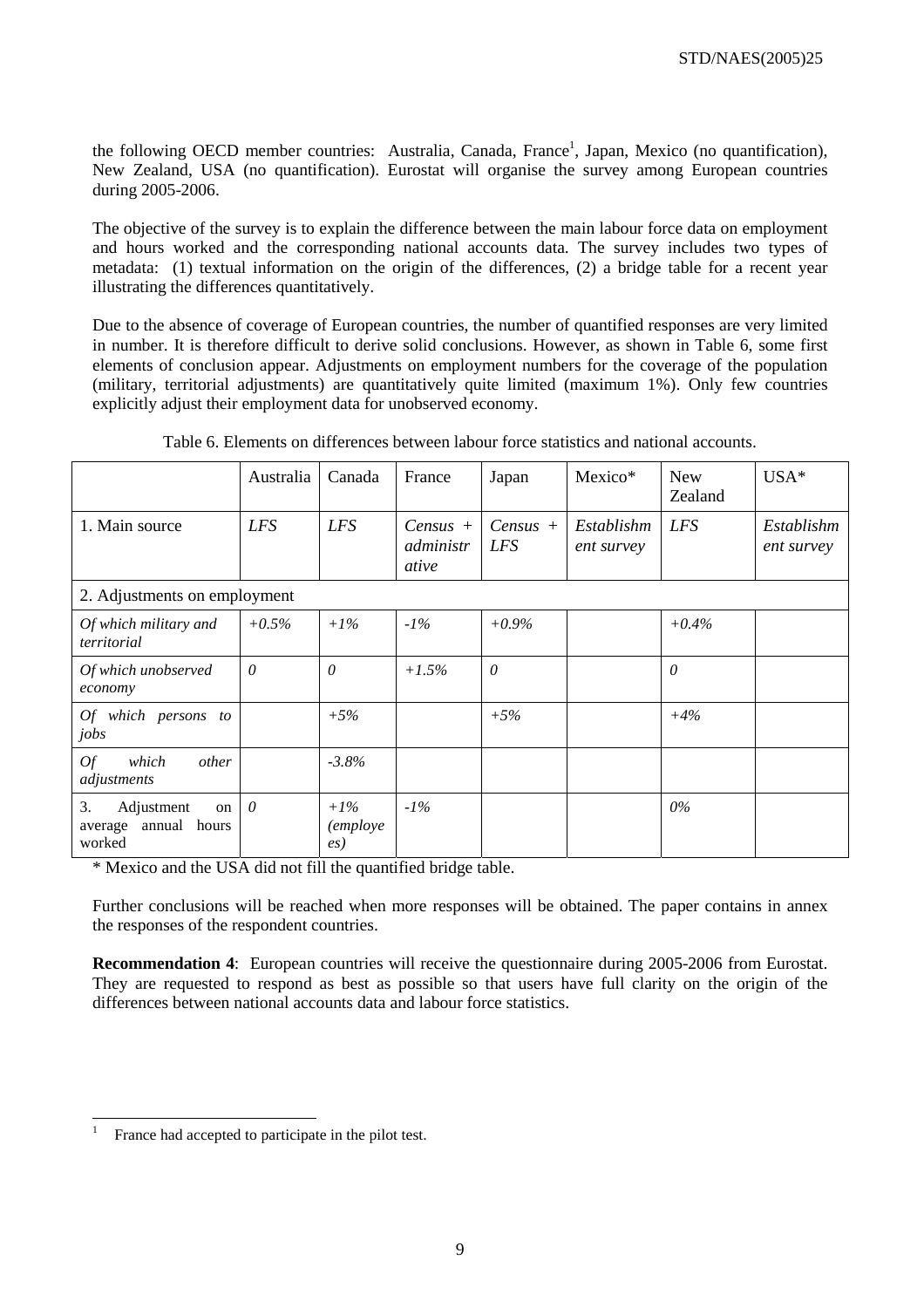#### **Australia: sources of employment and hours worked data in national accounts.**

Generalities: Australia does not currently transmit to OECD data on total hours. Australia focuses on *indexes* of hours worked rather than on annual level of hours worked or employment. Also, the current compilation system does not provide the split between employees and self employed. Australia does not use the concept of full-time equivalent.

Main source for employment: Labour Force Survey (LFS). The survey includes all persons aged 15 years and over except members of the permanent defence forces, certain diplomatic personnel of overseas governments customarily excluded from census and estimated population counts, overseas residents in Australia, and members of non-Australian defence forces (and their dependants) stationed in Australia. LFS is conducted in terms of numbers of persons employed.

Adjustments conducted to main source for employment:

- From stocks to flows: The monthly LFS stock figures is used to derive the quarterly flow of employment by adding 3 months to get the total quarter and then dividing by 3 to get an average flow of persons employed during the quarter. Annual employment numbers are derived by summing the quarterly estimates.
- Economic territory: Members of the permanent defense forces are excluded from LFS so an adjustment is made to include them. Numbers of defense force personnel are obtained from the Department of Defense.
- Underground economy: No adjustment is made for the number of persons working solely within the unobserved economy. It is not expected to be particularly significant in Australia (especially in terms of hours worked).
- Other adjustments: No other adjustments are currently conducted.

Main source for hours worked: LFS. It includes: hours actually worked during normal periods of work; time spent in addition to hours worked during normal periods of work (including overtime); time spent at the place of work on activities such as the preparation of the workplace, repairs and maintenance, preparation and cleaning of tools, and the preparation of receipts, time sheets and reports; time spent at the place of work waiting or standing by; time corresponding to short rest periods. Excluded are: hours paid for but not worked such as paid annual leave, public holidays or paid sick leave; meal breaks. This is consistent with the definition of hours worked given in paragraph 17.11 of the SNA

Adjustments conducted to main source for hours worked: as LFS average hours worked is only available for the mid-month of each quarter the LFS reference period may not be representative of hours worked during the rest of the quarter. An adjustment is made to take account of public holidays and annual leave that may occur in the rest of the quarter. These adjustments take the form of factors applied to the original labour force series. The factors are derived by looking at the date of the LFS reference period and comparing with the dates of holidays. For the purposes of the bridge table, the factor derived for the September Quarter 2004 is 1.0 and has no effect on the original labour force data. Adjustments are made for the March and June quarters.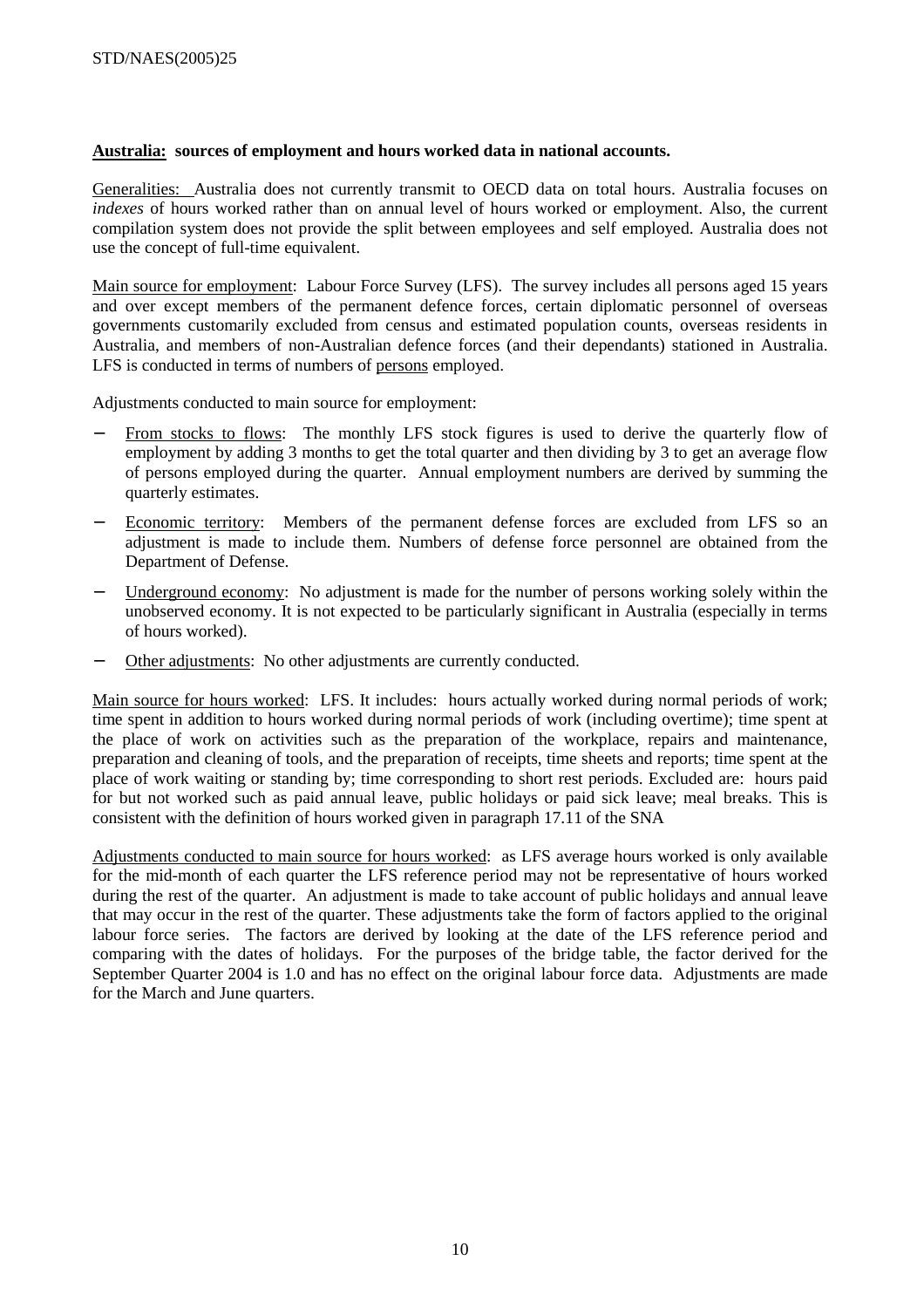| Bridge table between labour force statistics and national accounts<br>Country: AUSTRALIA                                                                                                                               | September<br>quarter 2004                      |
|------------------------------------------------------------------------------------------------------------------------------------------------------------------------------------------------------------------------|------------------------------------------------|
| A. Employment numbers                                                                                                                                                                                                  | (thousands)                                    |
| (1) Number of persons from the official Labour Force Statistics<br>of which employees<br>of which self-employed                                                                                                        | 9,682.47                                       |
| Possible adjustments made to adapt to NA concepts<br>From stock to annual flows (averages)<br>From jobs/persons concept to jobs/persons concept<br>Adjustment for economic territory                                   | yes                                            |
| Military<br>Other collective households not included in $(1)$<br>Territories not covered by $(1)$<br>Residents working outside the economic territory (-)<br>Non residents working inside the economic territory $(+)$ | 52.13                                          |
| Adjustment for unobserved economy                                                                                                                                                                                      |                                                |
| Other adjustments                                                                                                                                                                                                      |                                                |
| (2) Number of persons in the national accounts framework                                                                                                                                                               | 9,734.60                                       |
| <b>B. Average Annual Hours worked per worker</b>                                                                                                                                                                       |                                                |
| (3) Main original number from Labour Force Statistics (LFS weekly<br>hours/7 $*365.25$ )                                                                                                                               | 1,812.16                                       |
| Possible adjustments made on original source<br>To take into account annual leaves and holidays                                                                                                                        | yes (but not<br>effective for<br>this quarter) |
| For sickness leaves<br>For strikes and temporary lay-offs<br>For paid but unreported overtime<br>For unpaid overtime                                                                                                   |                                                |
| Other adjustments                                                                                                                                                                                                      |                                                |
| (4) National Accounts annual average hours per worker                                                                                                                                                                  | 1,812.16                                       |
| C. Total hours worked                                                                                                                                                                                                  |                                                |
| $(2) * (4) =$                                                                                                                                                                                                          | 17,640,670                                     |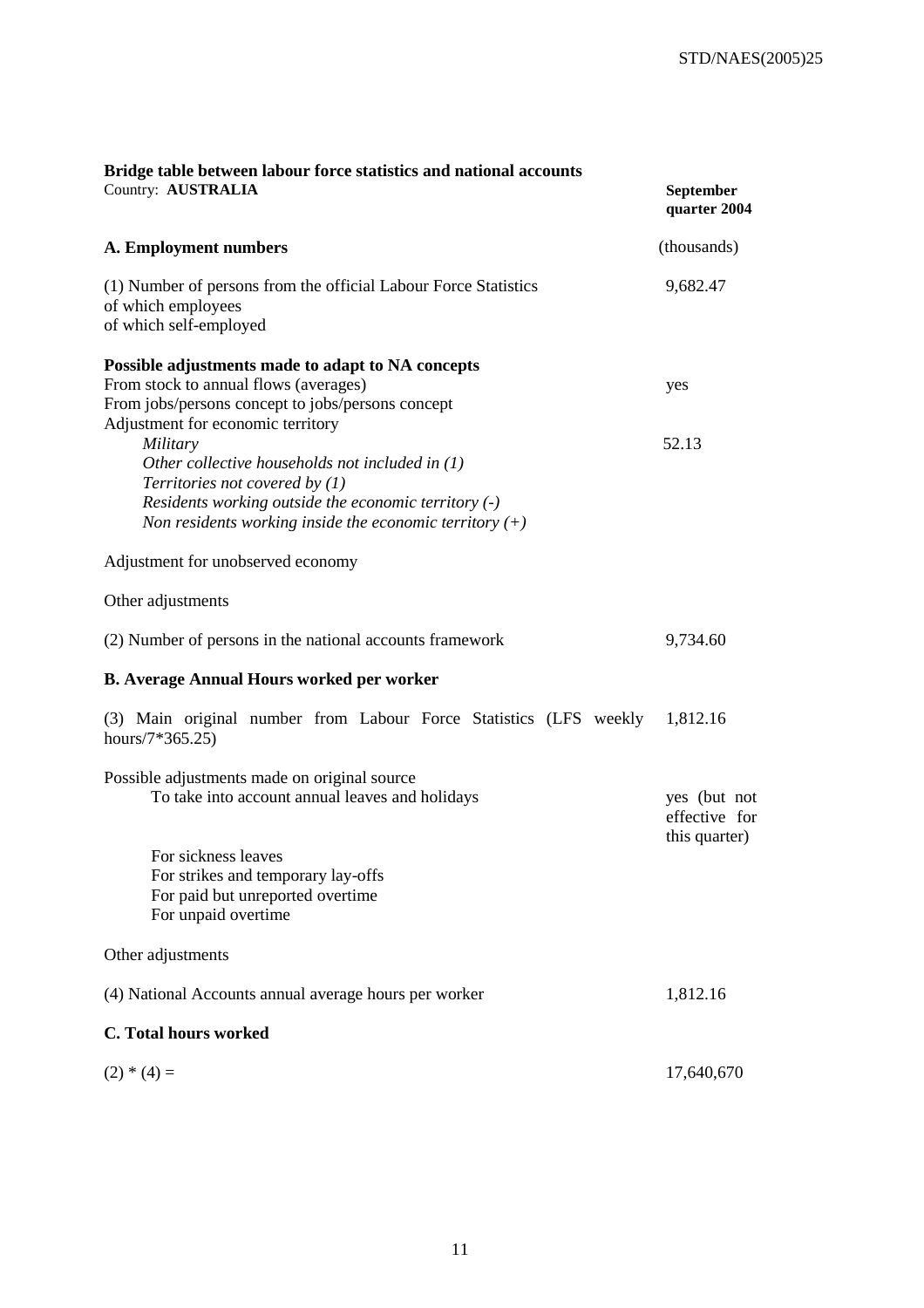# **Canada: sources of employment and hours worked data in national accounts.**

Generalities: the main source used is the Labour Force Survey, both for employment and hours worked. Dissemination of data on employment and hours worked in strongly coordinated in Canada, leading to exactly consistent measures in the Labour Force Statistics and Canadian System of National Accounts (CSNA). Measures of employment are conducted at a very detailed level (286 industries \* 13 regions).

Main source for employment: Labour Force Survey (LFS). The survey is in terms of persons but as Canadian national accounts are compiled in terms of number of jobs, an adjustment is conducted for multiple job holders. As the LFS in not reliable for estimates at detailed industry level, Canada uses extrapolated Census data, benchmarked on aggregate LFS results, to derive the detailed estimates.

Adjustments conducted to main source for employment:

- From stocks to flows:
- From persons to jobs: Addition of  $+708$  jobs for multiple job holders
- − Economic territory: Addition of jobs to take into account territories not covered by the LFS (jobs in aboriginal reserves, military personnel, northern territories and civil servants working outside Canada). Exclusion of population (unpaid absentee paid workers, self-employed with zero hours worked) considered as employed in LFS but not in national accounts. They represent persons absent from work who were not paid during the week of the survey. They are excluded in view to make the job concept as consistent as possible with establishment surveys that capture only employment on payroll.
- Underground economy: No adjustment is made. The LFS is considered to include "grey" employment. No estimate is made of any employment corresponding to owner-occupied housing.
- Other adjustments: None

Main source for hours worked: LFS. The definition of hours worked in the survey matches closely the SNA/ILO definition of hours worked, so no coverage adjustments are necessary.

Adjustments conducted to main source for hours worked: There are only two technical adjustments: (1) Compilation of average hours per job, from LFS average hours per person, by cumulating hours of main job and other jobs and dividing it by total number of jobs. (2) Annualisation of LFS data: extrapolation of hours worked as reported in specific weeks of the month of the survey to other weeks of the month, taking into account civic and other holidays. This process is five steps: - first step: hours actually worked in the reference week are first adjusted for civic holidays and other non-random events, leading to "standardized LFS weeks"; - second step: these standardized weeks are then extrapolated linearly between the reference weeks to obtain hours worked for all weeks of the year; - third step: civic and other holidays are now excluded, on an annual basis, taking into accounts specific holidays by industries and regions; - fourth step: adjust the monthly data to take into account the fact that each month does not start with a Monday nor ends with a Sunday. Use of specialized survey on average number of hours worked per day of the week, by industry, to calculate daily weights that will be used to estimate the number of hours worked from the first day of each month to the last day of each month; - fifth step: monthly total hours worked is obtained by multiplying each month's average hours worked by the number of jobs during the reference week of that month; annual total hours is obtained by adding the twelve months; annual average hours worked is the obtained by dividing total annual hours by the annual average number of jobs in the LFS survey.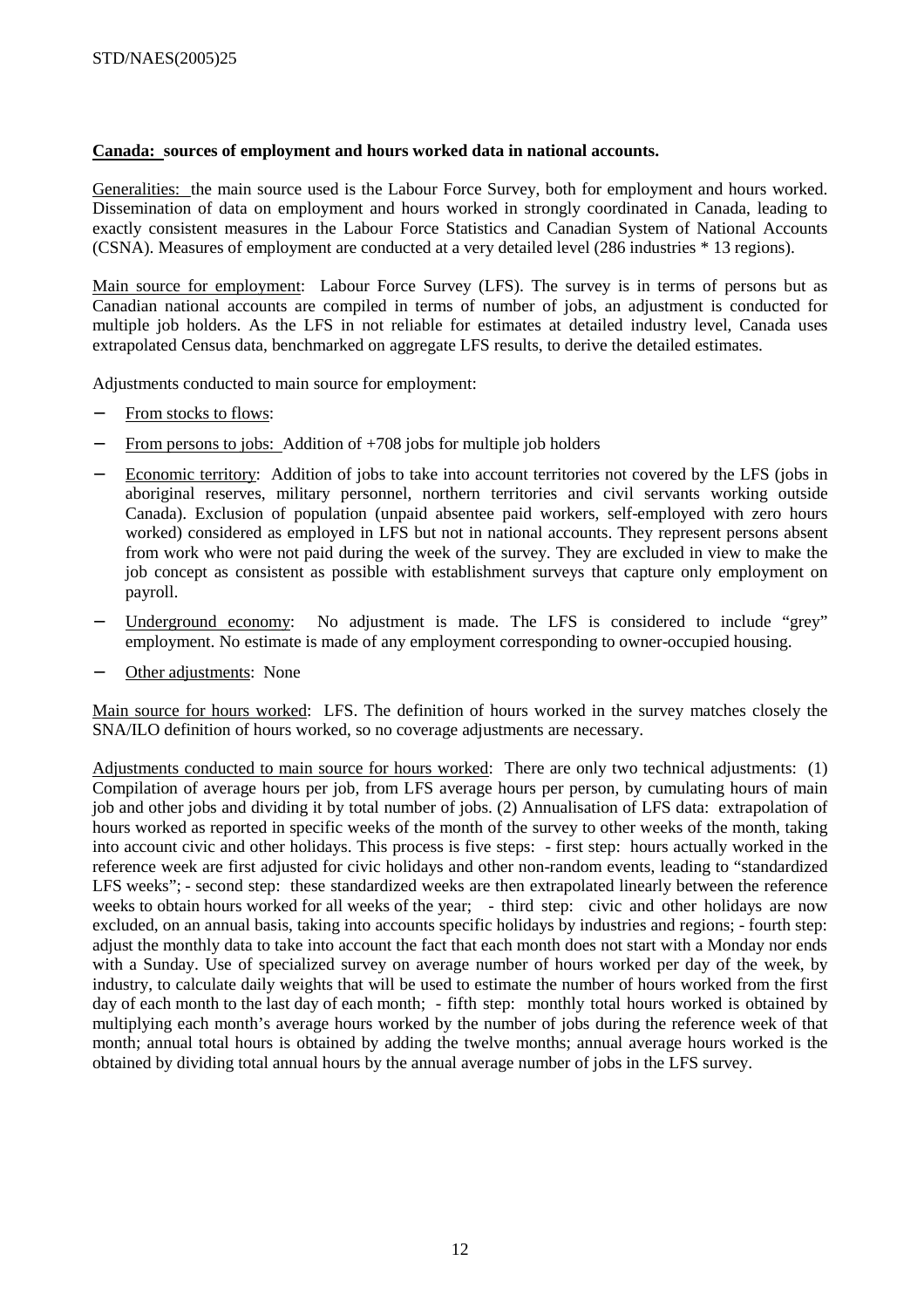# Canada, year 1999

# **I. Employment:**

| Number of employees and self-employed (official source: Labor Force Survey): 14531<br>Adjustment to SNA concept of jobs: |                 |
|--------------------------------------------------------------------------------------------------------------------------|-----------------|
| Addition of multiple job holders:                                                                                        | $+708 (+4.9\%)$ |
| Inclusion of jobs in aboriginal reserves and military personnel:                                                         | $+122 (+0.8\%)$ |
| Inclusion of jobs in Northern Territories and civil servants working outside Canada): $+47 (+0.3\%)$                     |                 |
| Exclusion of unpaid absentee paid workers:                                                                               | $-415(-2.8%)$   |
| Exclusion of self employed with zero hours worked                                                                        | $-142(-1.0\%)$  |
| Total NA employment in terms of jobs                                                                                     | 14851           |
| $(a)$ Of which employees                                                                                                 | 13169           |
| (b) Of which self-employed                                                                                               | 1682            |
| II. Annual hours worked per job                                                                                          |                 |
| Employees                                                                                                                |                 |
| LFS x 52 hours worked (persons)                                                                                          | 1735.5          |
| Adjustments to the SNA class of workers definition (persons) $2$                                                         | 1827.5          |
| Adjustments to the number of jobs                                                                                        | 1774.6          |
| Adjustments for LFS reference weeks (civic and other holidays)                                                           |                 |
| (c) CSNA annual hours worked                                                                                             | 1756            |
| Self-employed                                                                                                            |                 |
| LFS x 52 hours worked (persons)                                                                                          | 1989.1          |
| Adjustments to the number of jobs and to the SNA concept                                                                 | 1974.4          |
| Adjustments for LFS reference weeks (civic and other holidays)                                                           | 1804.0          |
| (d) CSNA annual hours worked                                                                                             | 1784            |
| <b>III.</b> Unobserved economy                                                                                           | ---             |
| <b>IV.</b> Total hours worked                                                                                            |                 |
| Employees = $(a) * (c)$                                                                                                  | 23 125 384      |
| Self employed $=(b) * (d)$                                                                                               | 3 000 537       |
| Total                                                                                                                    | 26 125 921      |
| Implicit annual hours worked per job                                                                                     | 1759            |

 $\frac{1}{2}$  The hours worked per employee is revised up when Canada moves from the official LFS data to the number of persons as measured by the SNA because the former includes proprietors of incorporated business in its selfemployed category while this population is moved to the employee category in the SNA classification.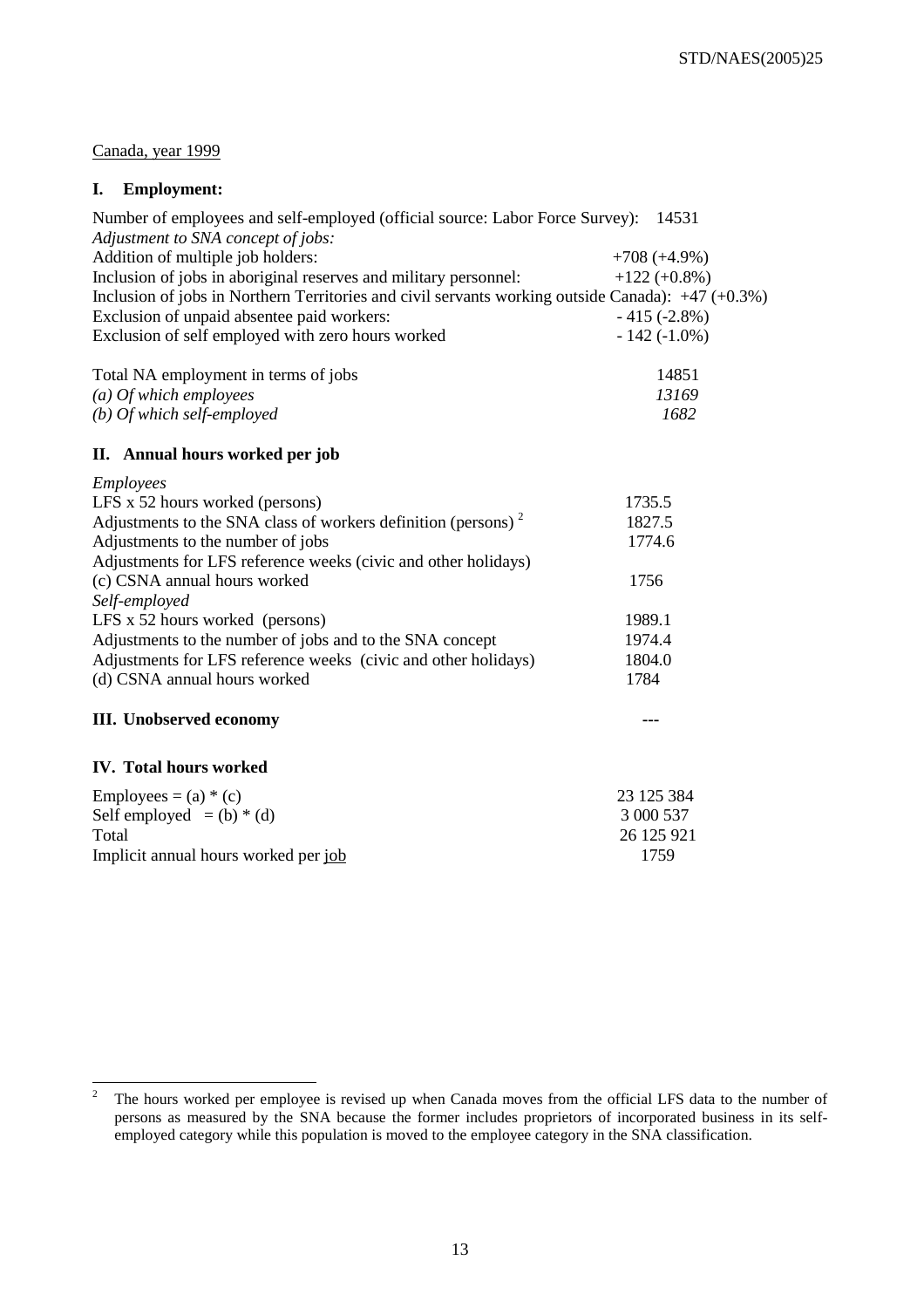# France: ources of employment and hours worked data in national accounts<sup>3</sup>.

Generalities: the method used in France to estimate labour input in national accounts distinguishes three domains: employees, self-employed, unobserved economy. It does not use the Labour Force Survey as an essential source, but rather administrative sources. The concept of full-time equivalent is used in the compilation process, but is not a headline figure for dissemination.

Main source for employment: (1) Employees: Census extrapolated with administrative sources (UNEDIC: unemployment agency) benchmarked on the Census. The Labour Force Survey is used only as a secondary source. The source is in terms of persons. It includes professional military. (2) Self-employed: obtained from various sources and benchmarked on population census. LFS is used to estimate partial time of selfemployed.

Adjustments conducted to main source for employment:

- From stocks to flows: average of end quarters.
- − Economic territory: Inclusion of employees of "department d'outre-mer" (+434 in 2001); exclusion of residents working outside the economic territory (Luxembourg, Germany Switzerland) (-260); inclusion of an estimate of non residents working in the economic territory  $(+20)$  and the non professional military (+10, general conscription –which was suppressed in following years).
- Underground economy: An estimate of full time equivalent number of "unobserved persons" is made (+376 in 2001): constant coefficients (consistent with those applied for production) are used to increase the number of employees of some specific industry (construction, cleaning, personal services and education).
- Other adjustments: No other adjustments are currently conducted.

Main source for hours worked: Employees: The method is not directly based on the Labour Force Survey, which is considered as too volatile. The method is in four steps: (1) using surveys on employers (quarterly for enterprises above 10 employees, annual for others, specific data for non market sector), compile data on proportion of employees at partial time, (2) using LFS, derive average ratio between a part-time job and a full-time job,  $(3)$  obtain a figure for full-time equivalent number of employees<sup>4</sup>; (4) calculate a theoretical number of weeks worked, taking into account holidays and annual leaves, (5) compile a theoretical number of hours worked per week, based on surveys on employers (known to be biased towards legal hours) and on adjusted LFS data for the non market sector; (6) derive a theoretical number of hours worked from the two prior steps; (7) introduce adjustments to take into account sickness leaves, temporary lay-offs and strikes. For self-employed, the method is based on the average hours for employees multiplied by a special quite significant adjustment for "overwork", obtained from the LFS. For unobserved economy, the average hours is obtained as equal to the average hours of employees (excluding the adjustment for strikes).

Adjustments conducted to main source for hours worked: see previous paragraph.

 3 This document does not take into account changes in methods introduced in the new "Base 2000" French national accounts in June 2005.

<sup>4</sup> This method understated the number of full-time equivalent because omitted to include ancillary activities. A change was subsequently introduced in the "Base 2000" accounts (see previous footnote).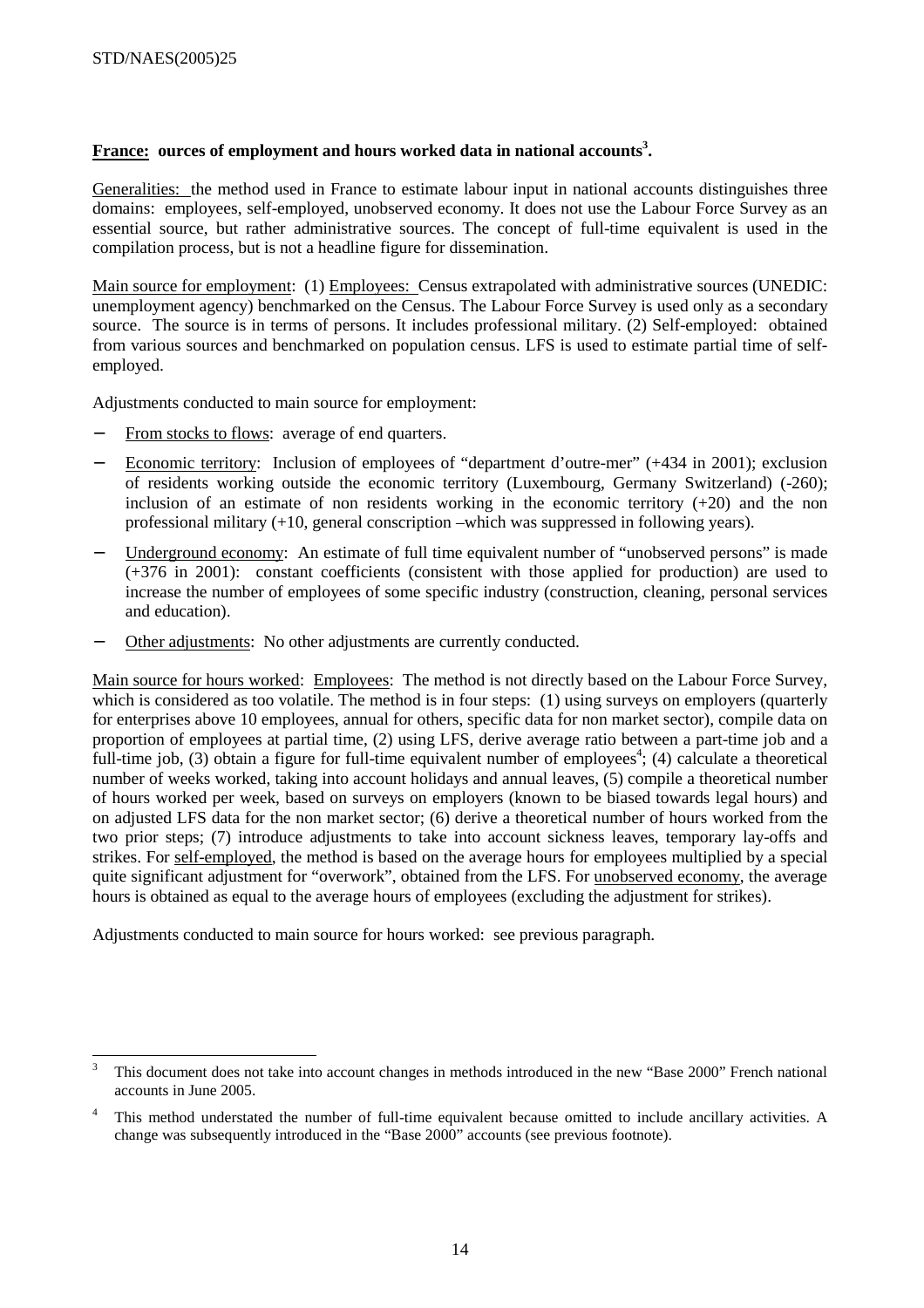# Table 6: France: Year 2001<sup>5</sup>

# **I. Employees:**

| Number of persons (Census extrapolated by administrative sources):<br>+ employees of "Départements d'Outre Mer (DOM)" :<br>From national concept to domestic concept:                                                                                       | 22 30 6<br>$+434$                                                 |
|-------------------------------------------------------------------------------------------------------------------------------------------------------------------------------------------------------------------------------------------------------------|-------------------------------------------------------------------|
| Exclusion of residents working outside the economic territory:<br>Inclusion of non residents working inside the economic territory:<br>Inclusion of general conscription:<br>Number of declared employees, domestic concept:                                | $-260$<br>$+20$<br>$+10$<br>22 510                                |
| Calculation of theoretical total hours worked<br>Number of employees in full-time equivalent<br>x Theoretical number of weeks worked during the year<br>x Theoretical number of hours per week                                                              | 20 857<br>44.31<br>36.61                                          |
| Total number of theoretical hours worked <sup>6</sup><br>Adjustments to theoretical number of hours worked<br>Adjustment for temporary lay-offs<br>Adjustments for strikes<br>Adjustments for sickness leaves<br>Total number of hours worked for employees | 33 866 000<br>$-14000$<br>$-14000$<br>$-2$ 140 000<br>31 698 0000 |
| II. Self employed                                                                                                                                                                                                                                           |                                                                   |
| Number of self-employed (including DOM)<br>In terms of full-time equivalent<br>Average annual hours worked (full time, adjusted for « overwork")<br>Total number of hours worked for self employed                                                          | 2220<br>2168<br>2193<br>4 755 000                                 |
| <b>III.</b> Unobserved economy                                                                                                                                                                                                                              |                                                                   |
| Number of unobserved persons (full time equivalent)<br>Average annual hours<br>Total hours unobserved economy                                                                                                                                               | 376<br>1531<br>576 000                                            |
| <b>IV.</b> Total economy                                                                                                                                                                                                                                    |                                                                   |
| Total number of workers (at full time equivalent)<br>Total number of hours<br>Implicit annual hours worked by worker at full time<br>Implicit annual hours worked by worker (excluding unobserved economy)                                                  | 23400<br>37 029 000<br>1582<br>1474                               |

 5 This table does not include the significant changes made to the estimates in the latest version of the French national accounts (Base 2000), which was published in 2005.

<sup>6</sup> The multiplication of the three above figures does not give the exact result, as this multiplication is done at a detailed level of industries.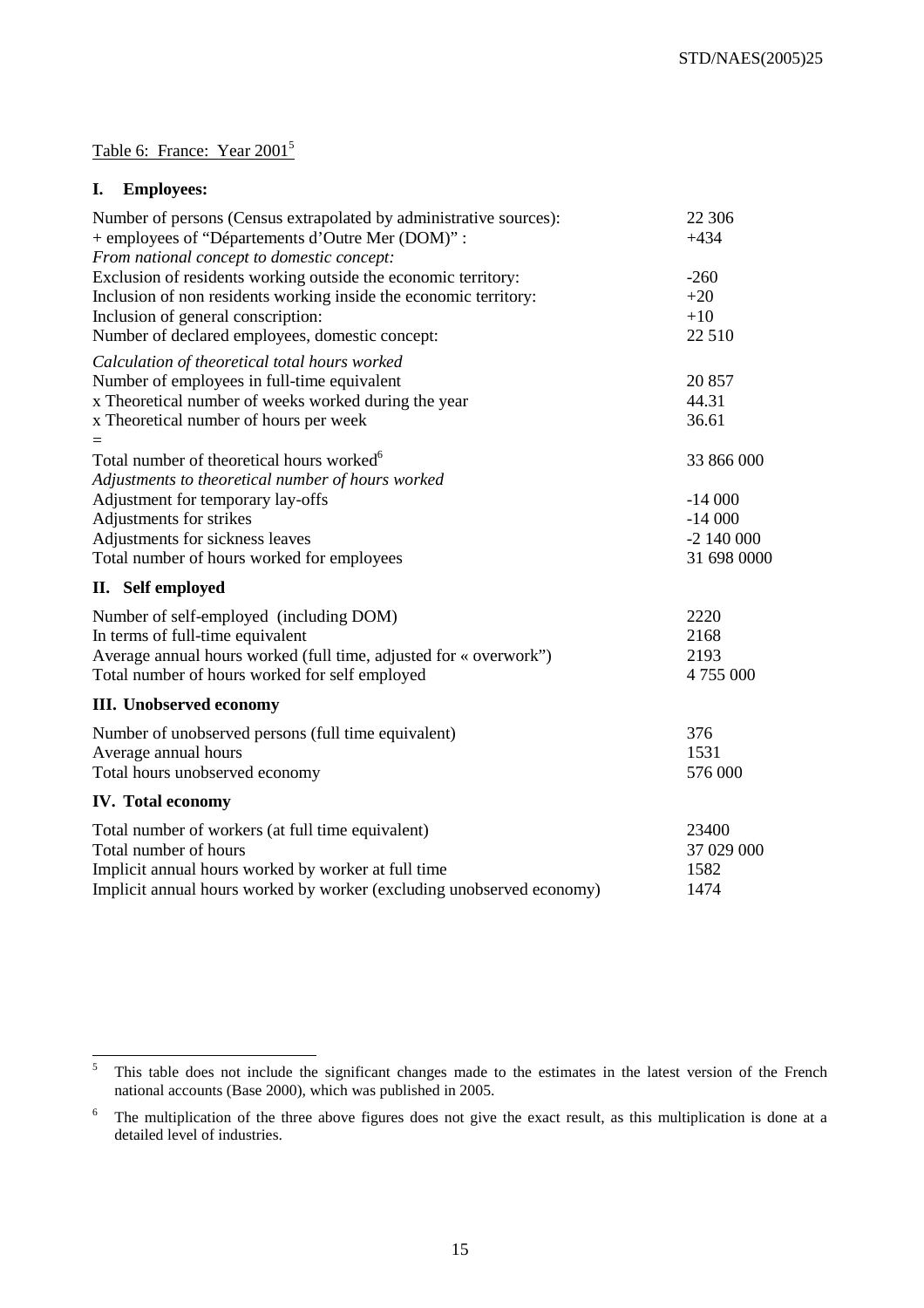# **Japan: sources of employment and hours worked data in national accounts.**

Generalities: Japan does not currently transmit to OECD data on total hours, except for employees. Japan is currently considering compiling hours worked for self-employed. Main sources are in terms of persons, but national accounts are compiled in terms of jobs. Japan does not use the concept of full-time equivalent.

Main source for employment: Data for both employees and self-employed are based on the Population Census (Ministry of Internal Affairs and Communications) for the September of census years, and extrapolated by the Labour Force Survey (Ministry of Internal Affairs and Communications) for other months. The Population Census covers the whole territory of Japan excluding the islands in the northern territories and Takeshima Island in Shimane Prefecture, and all persons living in Japan. Employment data in the Census are in terms of persons. The universe of the Labour Force Survey is composed of all persons 15 years old or more living in Japan. Actual enumeration takes place on a sample basis. About 100 thousand persons in about 40 thousand households are selected and enumerated. Employment data in the Survey are in terms of persons.

Adjustments conducted to main source for employment:

- From stocks to flows: Averages of monthly data for the 12 months are regarded as annual flow data.
- From persons to jobs: In the Population Census and the Labour Force Survey, if a person is engaged in two or more jobs, only a major job is counted. So, the number of employed persons who have two or more jobs is estimated from the ratio that is determined as the percentage of such employed persons in the whole employed persons based on the Employment Status Survey, and it is added to the number of employed persons. The number of multiple job holders for 2000 was estimated at about 3 million.
- − Economic territory: In the Population Census, workers at the US military facilities located in Japan are included in employed persons as residents in Japan. In the SNA, however, they are excluded from employed persons, since the US military facilities in Japan are treated as establishments overseas. The number of such workers for 2000 was estimated at about 25 thousand.
- Underground economy: No adjustment is made
- Other adjustments: No other adjustments are currently conducted.

Main source for hours worked: Japan currently compiles total hours worked only for employees. The principal source of data is the Monthly Labour Survey (Ministry of Health, Labour and Welfare). Since this Survey doesn't cover workers engaged in agriculture, forestry and fisheries, and in public administration, data are based on the Labour Force Survey for these sectors. These sources follow the ILO definition of hours worked.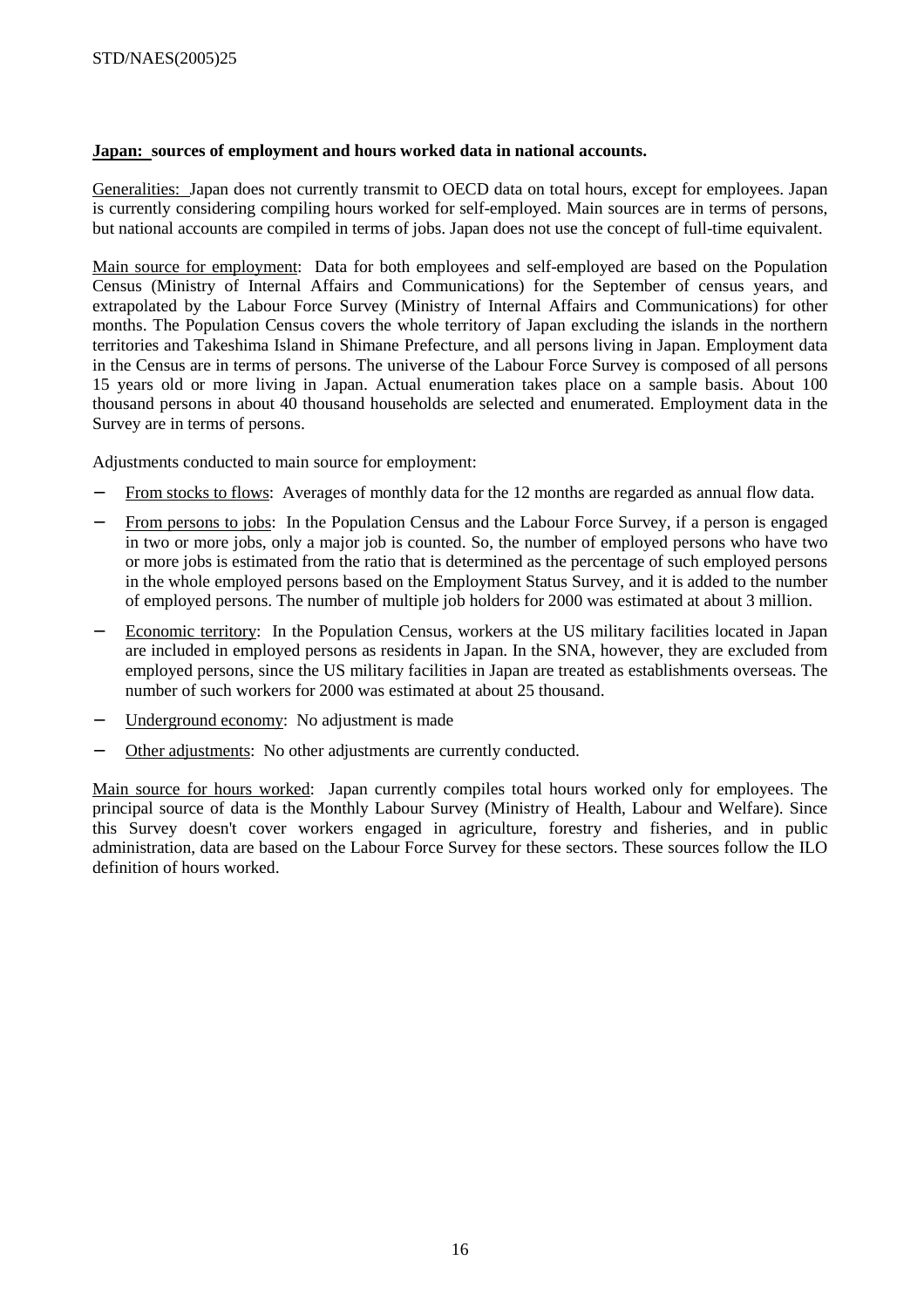Adjustments conducted to main source for hours worked: no adjustments are made.

# **Bridge table between labour force statistics and national accounts**

| Country: Japan                                                                  | <b>Year 2000</b> |
|---------------------------------------------------------------------------------|------------------|
|                                                                                 | Thousands        |
| A. Employment numbers                                                           |                  |
| (1) Number of persons (official source: Population Census as of Oct. 1, 2000)   | 62,978           |
| Extrapolation with the Labour Force Survey<br>and adjustment to annual averages | $+612$           |
| Adjusted number of persons                                                      | 63,590           |
| of which employees (including paid family workers)                              | 54,710           |
| of which self-employed (including unpaid family workers)                        | 8,880            |
| Adjustments made to adapt to NA concepts                                        |                  |
| Addition of multiple job holders                                                | $+3,044$         |
| of which employees                                                              | 1,153            |
| Exclusion of jobs at the US military facilities located in Japan                | $-25$            |
| (2) Number of jobs in the national accounts framework                           | 66,610           |
| of which employees                                                              | 55,839           |
|                                                                                 |                  |
| <b>B. Average Annual Hours worked per worker</b>                                |                  |
| (3) Main original number from Labour Force Statistics                           |                  |
| Possible adjustments made on original source                                    |                  |
| To take into account annual leaves and holidays                                 |                  |
| For sickness leaves                                                             |                  |
| For strikes and temporary lay-offs                                              |                  |
| For paid but unreported overtime                                                |                  |
| For unpaid overtime                                                             |                  |
|                                                                                 |                  |
| Other adjustments                                                               |                  |
| (4) National Accounts annual average hours per worker                           |                  |
|                                                                                 |                  |
| <b>C.</b> Total hours worked                                                    |                  |
|                                                                                 |                  |
| $(2) * (4) =$                                                                   |                  |
|                                                                                 |                  |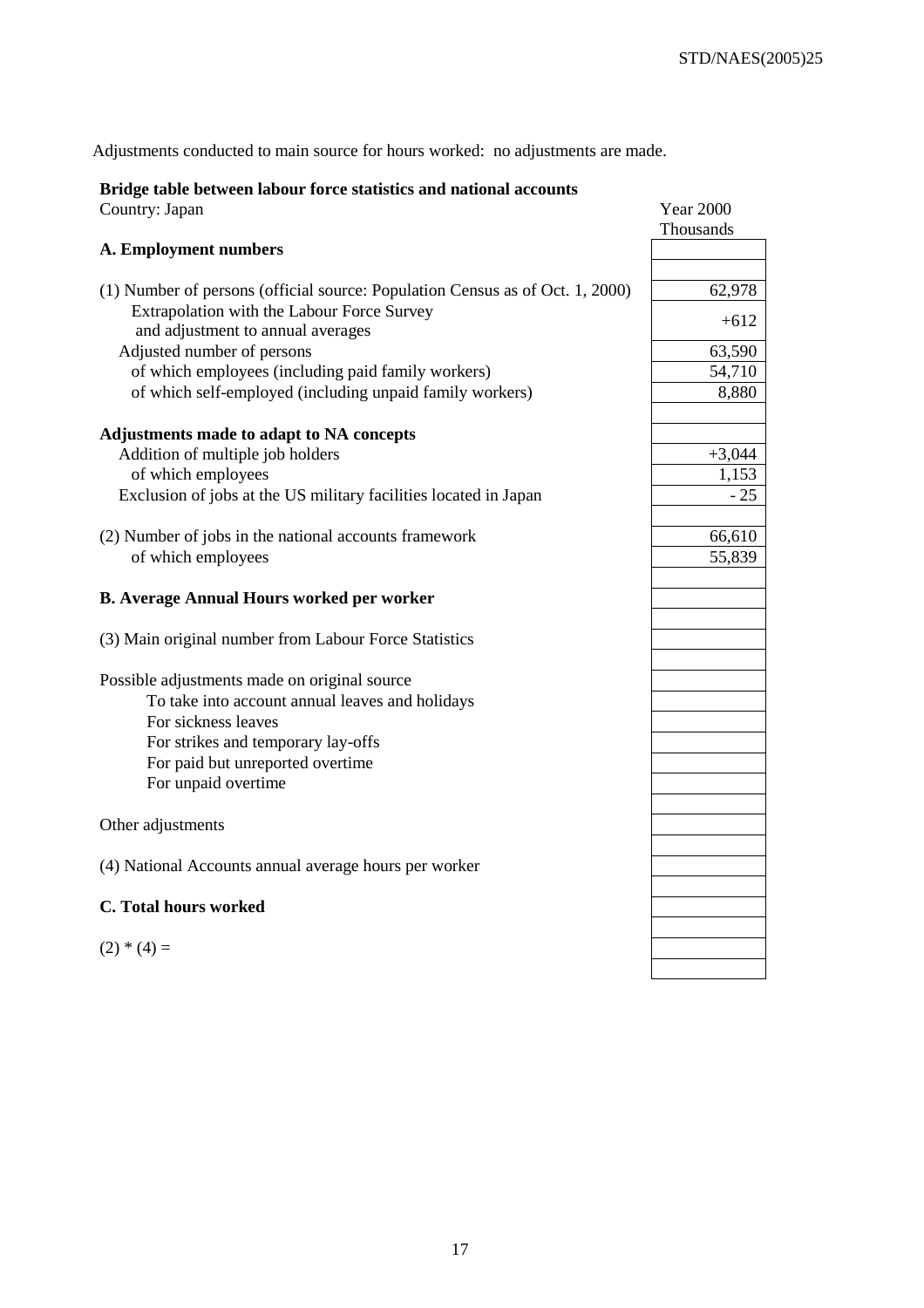# **Mexico: sources of employment and hours worked data in national accounts.**

Generalities: Mexico does not transmit data on total hours worked, only data on employment in terms of jobs.

Main source for employment: Census on producing establishments updated with surveys of representative establishments of each activity and data from administrative registries, complemented with data of number of remunerated jobs. Self-employment is not accounted for.

Adjustments conducted to main source for employment: no adjustments are made to original sources

- − From stocks to flows:
- − Economic territory:
- − Underground economy:
- − Other adjustments: no adjustments are made to pass from jobs to persons, thus there is duplications in the number of persons reported.

Main source for hours worked: Sources on hours worked exist for manufacturing and other activities. But these data have not been processed for national accounts.

Adjustments conducted to main source for hours worked: not applicable.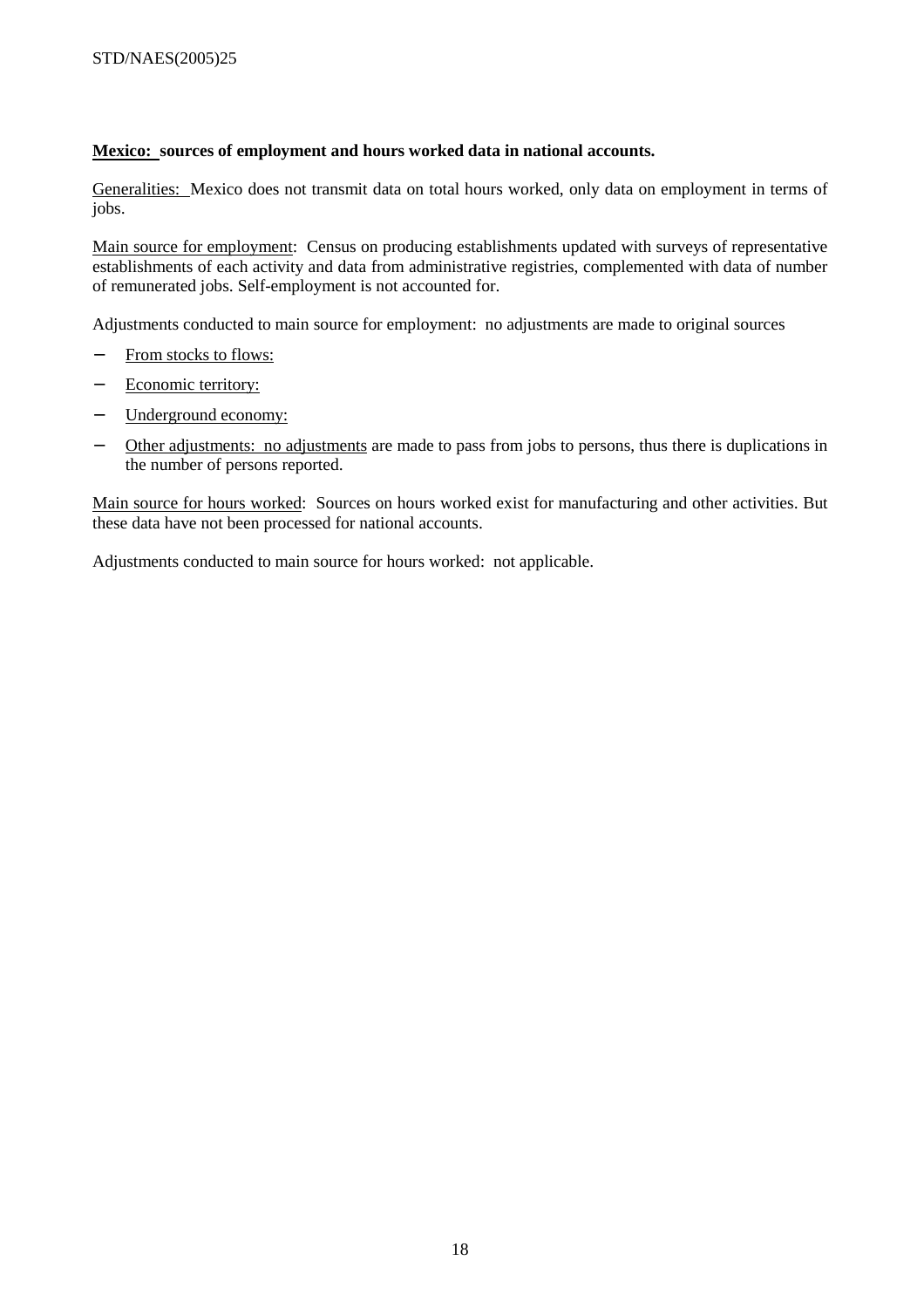### **Bridge table between labour force statistics and national accounts**  Country: Mexico

## **A. Employment numbers**

(1) Number of persons/jobs from the official Labour Force Statistics of which employees of which self-employed

## **Possible adjustments made to adapt to NA concepts**

From stock to annual flows (averages) From jobs/persons concept to jobs/persons concept Adjustment for economic territory

> *Military Other collective households not included in (1) Territories not covered by (1) Residents working outside the economic territory (-) Non residents working inside the economic territory (+)*

Adjustment for unobserved economy

Other adjustments

(2) Number of persons/jobs in the national accounts framework

## **B. Average Annual Hours worked per worker**

(3) Main original number from Labour Force Statistics

Possible adjustments made on original source To take into account annual leaves and holidays For sickness leaves For strikes and temporary lay-offs For paid but unreported overtime For unpaid overtime

Other adjustments

(4) National Accounts annual average hours per worker

## **C. Total hours worked**

 $(2) * (4) =$ 

| Year ????<br>Units ???? |
|-------------------------|
|                         |
|                         |
|                         |
|                         |
|                         |
|                         |
|                         |
|                         |
|                         |
|                         |
|                         |
|                         |
|                         |
|                         |
|                         |
|                         |
|                         |
|                         |
|                         |
|                         |
|                         |
|                         |
|                         |
|                         |
|                         |
|                         |
|                         |
|                         |
|                         |
|                         |
|                         |
|                         |
|                         |
|                         |
|                         |
|                         |
|                         |
|                         |
|                         |
|                         |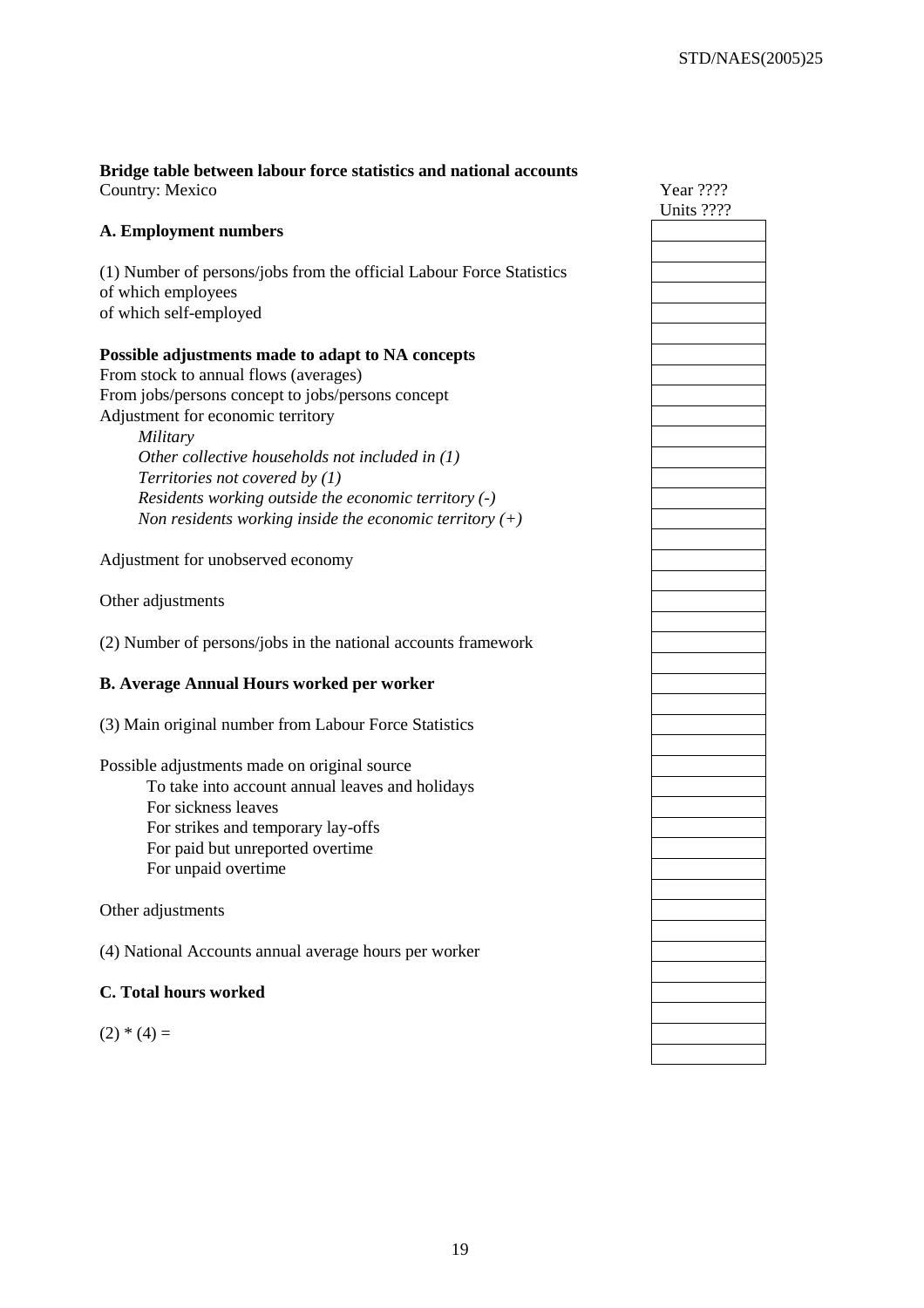# **New Zealand: sources of employment and hours worked data in national accounts.**

Generalities: New Zealand transmits two types of data on employment. For total employment (Table 110) the source is the Household Labour Survey. For employment by industry (Table 0303) the source is the Quarterly Employment Survey which gives an accurate breakdown by industry, but, by large, does not cover the whole economy. New Zealand could compile total hours worked data using the Household Labour Force Survey but does not currently transmit this data to OECD because the breakdown by industry is not possible using this survey.

Main source for employment: For total employment (table 110) the main source is the Household Labour Force Survey which is in terms of persons. Excluded are persons under the age of 15 and it is a 'national' concept as opposed to domestic labour. Either of these issues is not considered being significant so it is reasonable estimate for total employment. The Quarterly Employment Survey is used for data by industry (table 0303). The QES measures jobs rather than persons. There are gaps in the survey due to incomplete coverage of all industries, and at this stage no attempt is made to fill these gaps.

Adjustments conducted to main source for employment:

- From stocks to flows: the four quarters are averaged to get the annual.
- From persons to jobs: an estimate of multiple job holders is added when using the HLFS.
- − Economic territory: an estimate for military is added
- − Underground economy: No adjustment is made.
- Other adjustments: No other adjustments are currently conducted.

Main source for hours worked: Household Labour Force Survey could be used, but is not currently processed for national accounts purpose of hours worked. The Household Labour Force survey produces actual hours worked that meet the definition of hours worked.

Adjustments conducted to main source for hours worked: no adjustments are made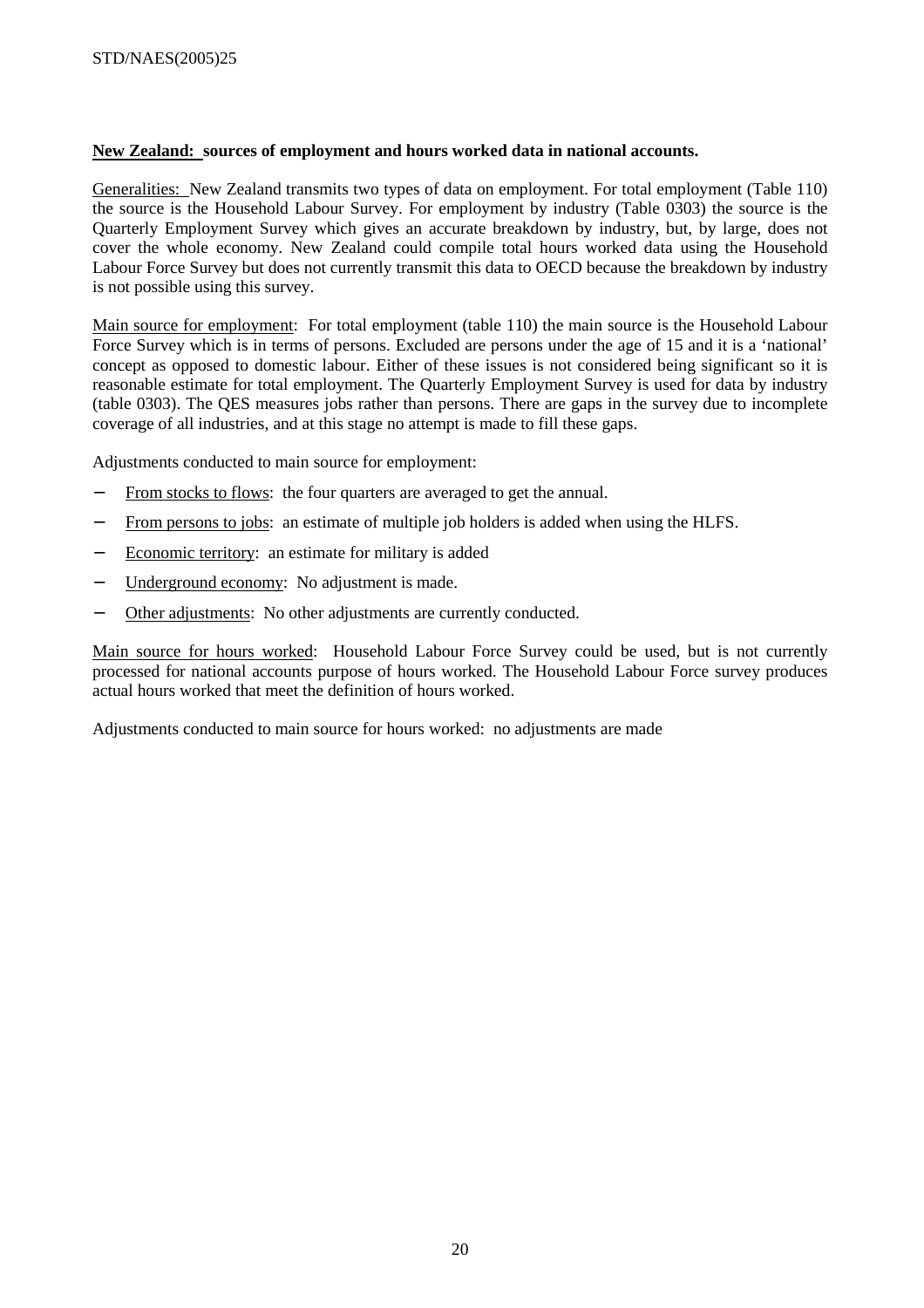# **Bridge table between labour force statistics and national accounts**

| Country: New Zealand                                                                                                                                                                                                    | Year:<br>March 2004<br><b>Units (000)</b> |
|-------------------------------------------------------------------------------------------------------------------------------------------------------------------------------------------------------------------------|-------------------------------------------|
| A. Employment numbers                                                                                                                                                                                                   |                                           |
| (1) Number of persons/jobs from the official Labour Force Statistics (HLFS)<br>of which employees<br>of which self-employed                                                                                             | 1966.0<br>1586.9<br>378.7                 |
| Possible adjustments made to adapt to NA concepts<br>From stock to annual flows (averages)<br>From persons to jobs                                                                                                      | $+76.9$                                   |
| Adjustment for economic territory<br>Military<br>Other collective households not included in $(1)$                                                                                                                      | $+8.6$                                    |
| Territories not covered by $(1)$<br>Residents working outside the economic territory (-)<br>Non residents working inside the economic territory $(+)$                                                                   |                                           |
| Adjustment for unobserved economy                                                                                                                                                                                       |                                           |
| Other adjustments                                                                                                                                                                                                       |                                           |
| (2) Number of persons/jobs in the national accounts framework                                                                                                                                                           | 2051.5                                    |
| <b>B.</b> Average Weekly Hours worked per worker                                                                                                                                                                        |                                           |
| (3) Main original number from Labour Force Statistics                                                                                                                                                                   | 34.91                                     |
| Possible adjustments made on original source<br>To take into account annual leaves and holidays<br>For sickness leaves<br>For strikes and temporary lay-offs<br>For paid but unreported overtime<br>For unpaid overtime |                                           |
| Other adjustments                                                                                                                                                                                                       |                                           |
| (4) National Accounts annual average hours per worker                                                                                                                                                                   | 34.91                                     |
| C. Total weekly hours worked                                                                                                                                                                                            |                                           |
| $(2) * (4) =$                                                                                                                                                                                                           | 71617.865                                 |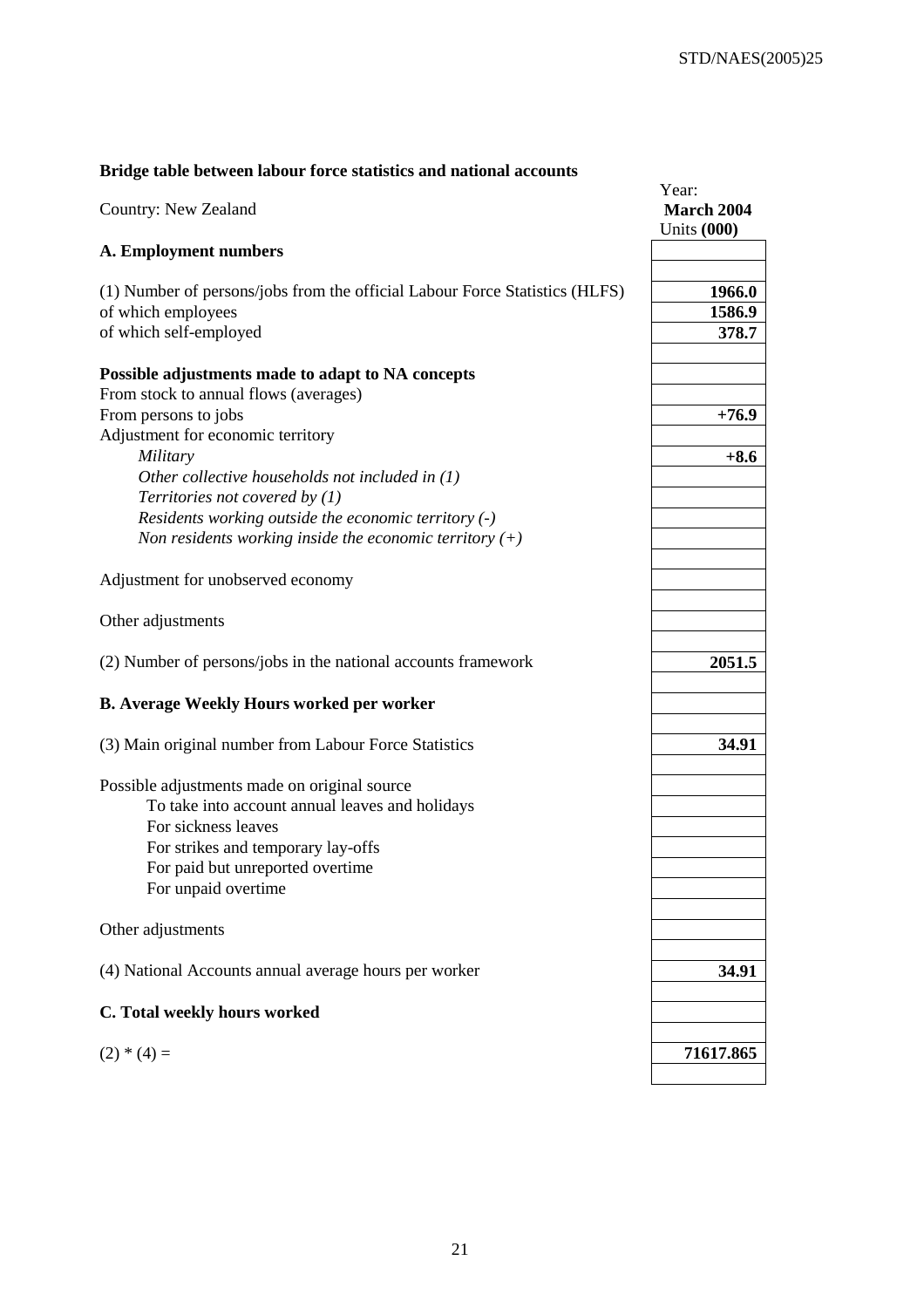# **USA: sources of employment and hours worked data in national accounts7 .**

Generalities: The primary source of most official labor data in the USA is the BLS, which collects data on employment and hours worked in two monthly surveys, one on businesses (400 000 establishments) –the Current Employment Statistics (CES) --, and one on households --the Current Population Survey (CPS). There are often divergences in the trend of employment resulting from the two surveys. The CES is benchmarked annually on administrative data (state unemployment insurance tax records). This extensive coverage makes of the CES the preferred source for the national accounts, and thus it forms the basis of the national account data transmitted to OECD. The CES is based on jobs rather than persons. The main employment data in the national accounts for the US are thus in terms of jobs. The CPS (the US Labour Force Survey) is based on a sample of 60 000 households. It gives employment numbers in terms of persons, and is used to construct the official measure of unemployment. The CPS is benchmarked only every ten years to the Census. The CPS data is used by the BLS only for the OECD national account table on population and employment, as it is the only source consistent between employment and unemployment. The rest of this page describes the bridge table between the CES data and the national accounts estimates and does not refer to the divergence between the CES based data and the CPS based data. The US nationals accounts continue to widely use the concept of full-time equivalent.

Main source for employment: The principal source of nonfarm industry employment data is the CPS and the tabulations of employees covered by state unemployment insurance from BLS. BEA also includes estimates of employees not covered by state unemployment insurance. The noncovered employment is comprised of two elements: (1) presumed noncovered employment from BLS; and (2) an estimate of employment associated with the underreporting of wages and salaries by some nonfarm sole proprietorships, partnerships, and small corporations and the nonfiling of tax returns by some sole proprietorships and partnerships (with employees). Employment estimates for private households are derived from the CPS. Farm employment estimates are derived from tabulations from the U.S. Department of Agriculture.

Adjustments conducted to main source for employment:

- From stocks to flows:
- − Economic territory: BEA counts military reserve and National Guard as part-time jobs within military employment.
- − Underground economy: BEA includes a (small) misreporting adjustment for employment to be consistent with similar adjustments that are applied to wages, output, and other estimates that are based on administrative data
- − Other adjustments: Different source data are used for the estimates of hours worked by employees of state and local governments. Different source data are used for the estimates of farm employment and hours.

Main source for hours worked: Warning: The BEA has only recently transmitted data to the OECD on total hours worked, including self-employed. Prior to this recent transmission only data on hours worked of employees were compiled by BEA Thus this text concerns for the moment only employees. The CES collects data on average weekly hours paid for production employees. However, for measuring productivity, estimates of hours worked are preferable. Thus the BLS converts the data on hours paid to hours worked. Estimates from the BLS hour-at-work survey are used to convert the hours paid of nonagricultural workers to an hours-at-work basis for 2000 and before. This survey was discontinued after

<sup>-&</sup>lt;br>7 This section on US is not the response from BEA to the OECD survey. It is an OECD summary of a more general paper prepared by the BEA in 2004. This explains why there is no quantified bridge table at this stage.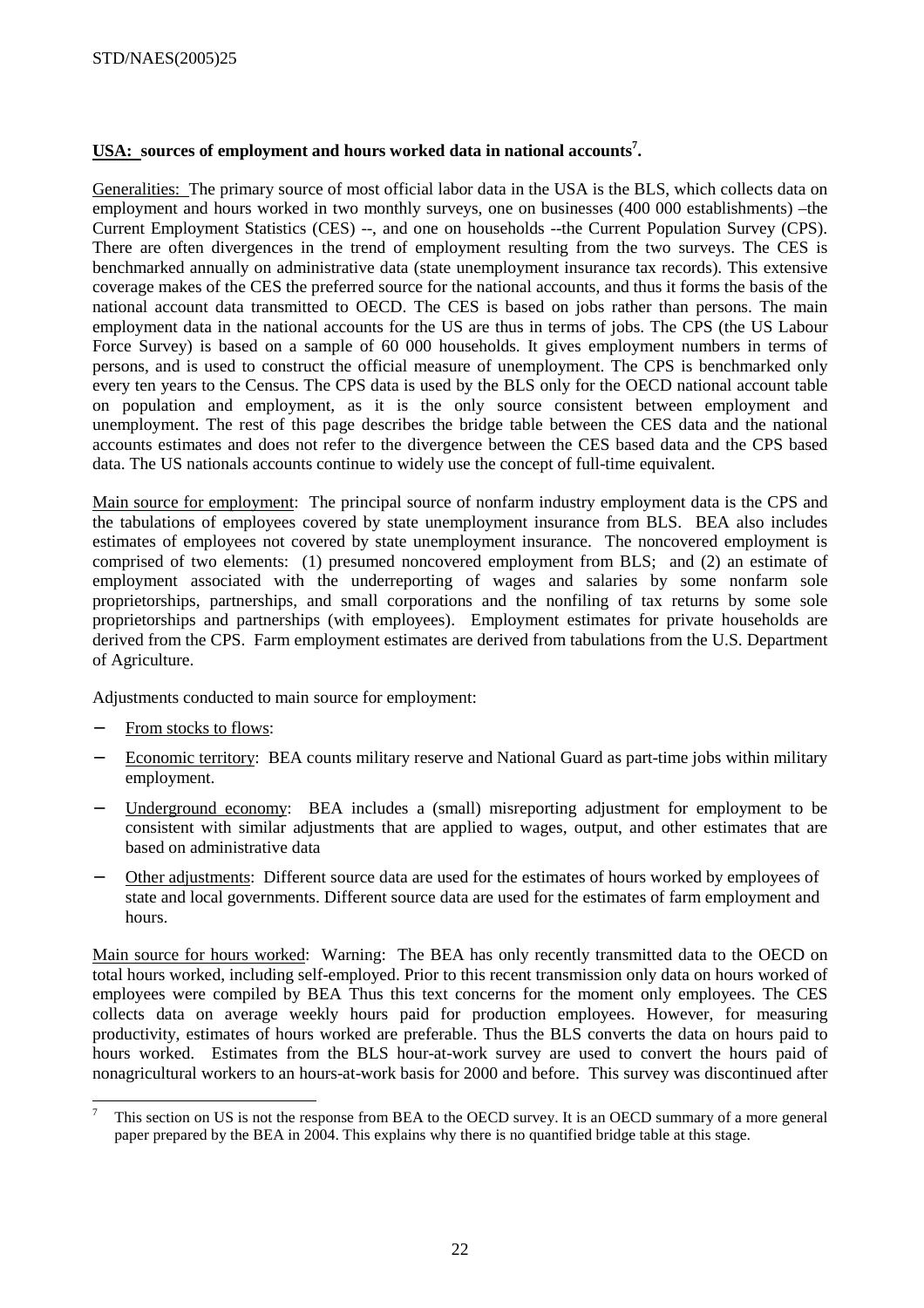the collection of data for 2000. For 2001 forward, BEA has used the BLS ratios of hours worked to hours paid derived from the BLS Employment Cost Index to convert the hours estimates to hours worked. For nonproduction and supervisory workers, data from the CPS are used to construct a ratio of the average hours worked by nonproduction and supervisory workers relative to the average hours worked by production and nonsupervisory workers. This ratio is then used with the CES information to arrive at a measure of total hours worked. Data on employees of farms, proprietors, and unpaid family workers are taken directly from the CPS. Government enterprise hours are developed from BEA estimates of government enterprise employment and CPS data on average weekly hours.

Adjustments conducted to main source for hours worked: